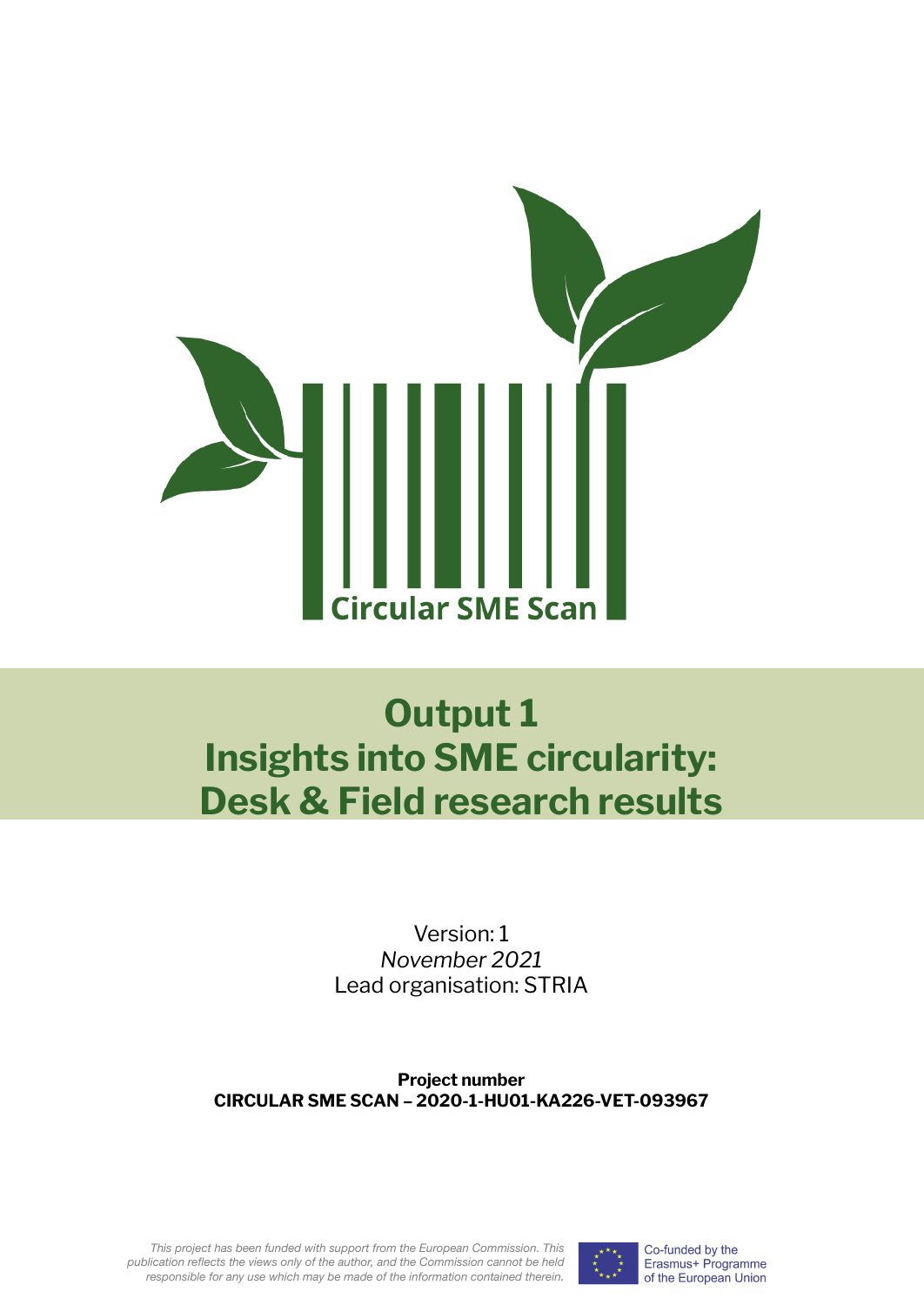

#### **Document Identity**

| Recipients                    | <b>CSS Consortium</b> |
|-------------------------------|-----------------------|
| <b>Confidentiality Status</b> | Public                |

#### **Document Versioning**

| <b>Versi</b> | Date       | <b>Authors</b>       |
|--------------|------------|----------------------|
| <b>on</b>    |            |                      |
| 01           | 30.11.2021 | Diana Pazaurek STRIA |
| 02           | 03.12.2021 | Diana Pazaurek STRIA |
| 03           | 31.01.2022 | Diana Pazaurek STRIA |
| 04           | 11.03.2022 | Diana Pazaurek STRIA |
|              |            |                      |

This document may change without notice.

All rights reserved.

**COPYRIGHT** © Copyright 2021 Circular SME Scan Consortium

### **Consortium Members:**



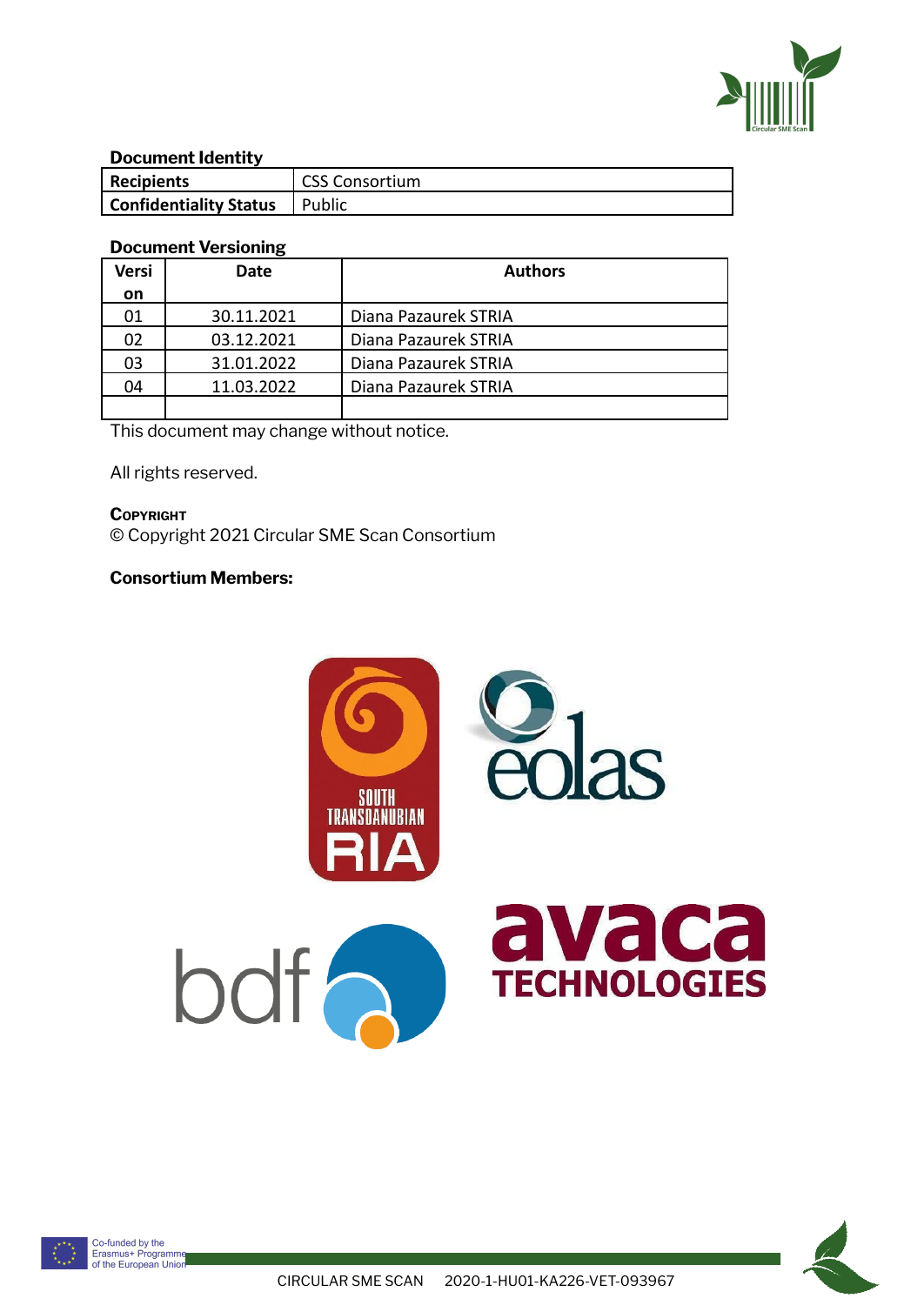

# **Content**

| <b>INTRODUCTION</b>                         | 4  |
|---------------------------------------------|----|
| CHAPTER $1 -$ The RESEARCH METHODOLOGY      | 5  |
| CHAPTER 2 - DESK RESEARCH REFLECTIONS       | 5  |
| CHAPTER 3 - MAPPING BEST PRACTISES          | 8  |
| <b>CHAPTER 4 - SURVEY OUTCOMES</b>          | 9  |
| CHAPTER 5 - FOCUS GROUPS                    | 10 |
| CHAPTER 6 - RECOMMENDATIONS                 | 11 |
| ANNEX - CHARACTERISATION ACROSS THE REGIONS | 13 |
| <b>SOURCES OF INFORMATION</b>               | 18 |



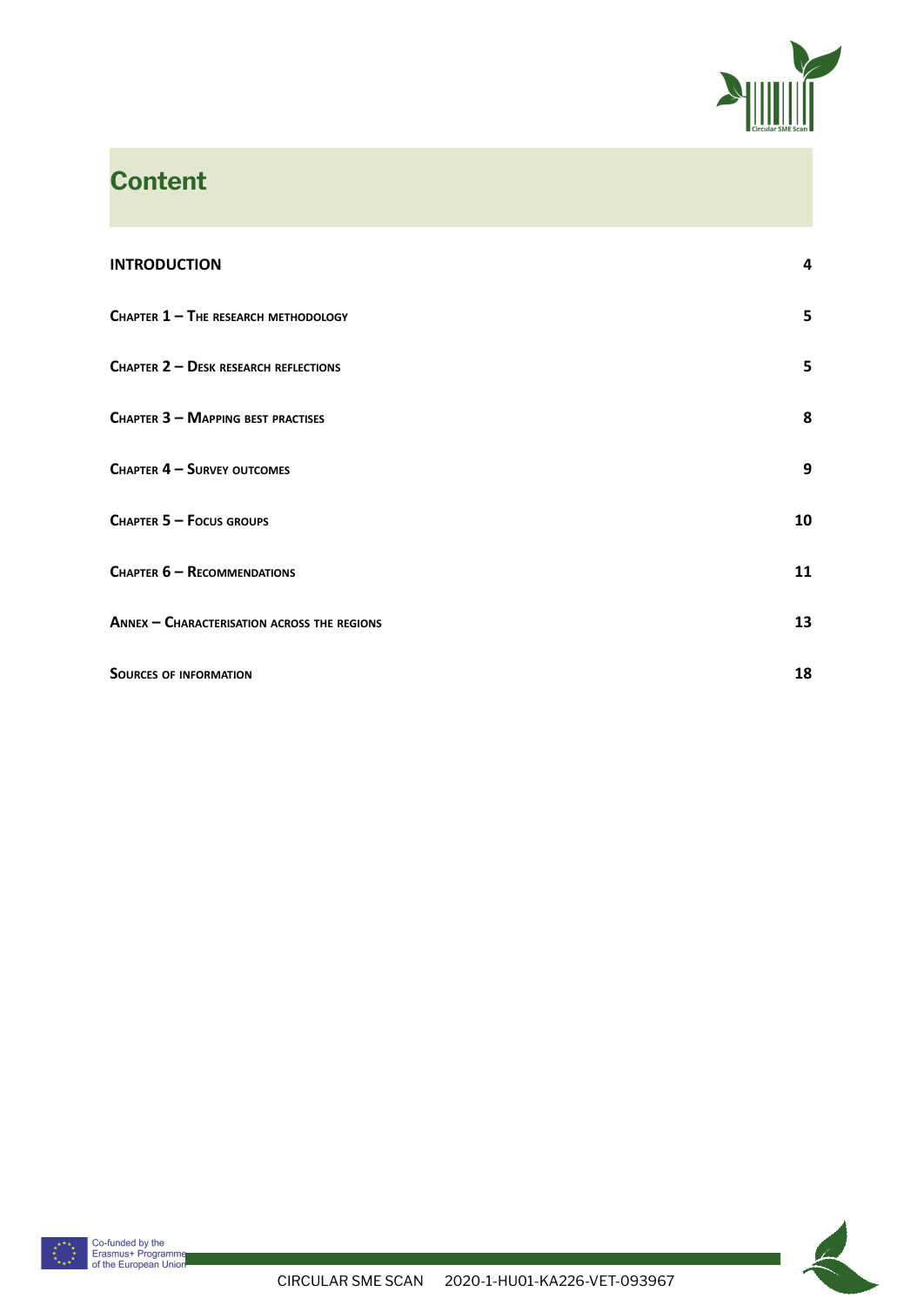

# <span id="page-3-0"></span>**INTRODUCTION**

The COVID-19 crisis accelerated the need for modernisation and digital transformation of training systems in Europe. CIRCULAR SME SCAN (CSS) connects this with a circular economy which is a strategic approach to a greener economy in support of European economic recovery. Circular SME Scan project, financed by the Erasmus+ programme, aims at creating a self-scan and learning platform that develops SME circular economy skills competences by focusing on four main areas of the entire SME circularity value chain.

For the delivery of the main goal, four Intellectual Outputs (O) are defined as follows:

- 1. Skills and competences framework of SME circularity
- 2. Self-scan solution to assess SME circularity
- 3. Learning content and platform
- 4. Stakeholder guides

Preliminary research has provided a solid base to start a deeper desk research in O1 as a part of O1- A1 activity: Identifying best practices and methodologies. Key issues were considered and ensured that region specifics-characteristics are taken into account. Therefore, three regions were mapped according to a set of exact focus points. The three regions are the following:

- Province of Friesland in the Netherlands by BDF.
- Extremadura region in Spain by EOLAS,
- South Transdanubian region in Hungary by STRIA.

AVACA didn't contribute to A1 as being the technology partner.

The present report reflects the work done to define the skills and competences for SME circularity, to create a solid foundation and base for the development of the CSS self-scan and its contents in such a way that these are fully aligned and adapted to the reality and needs of the SMEs, and in particular micro-SMEs in the 3 participating regions and countries.

The report describes the different steps taken to ensure this. Chapters 1 to 3 focus on the desk research activities, Chapter 4 on the outcomes of the survey, and Chapter 5 on the conclusions of the focus groups. Chapter 6 provides the recommendations for the development of the CSS Self Scan.



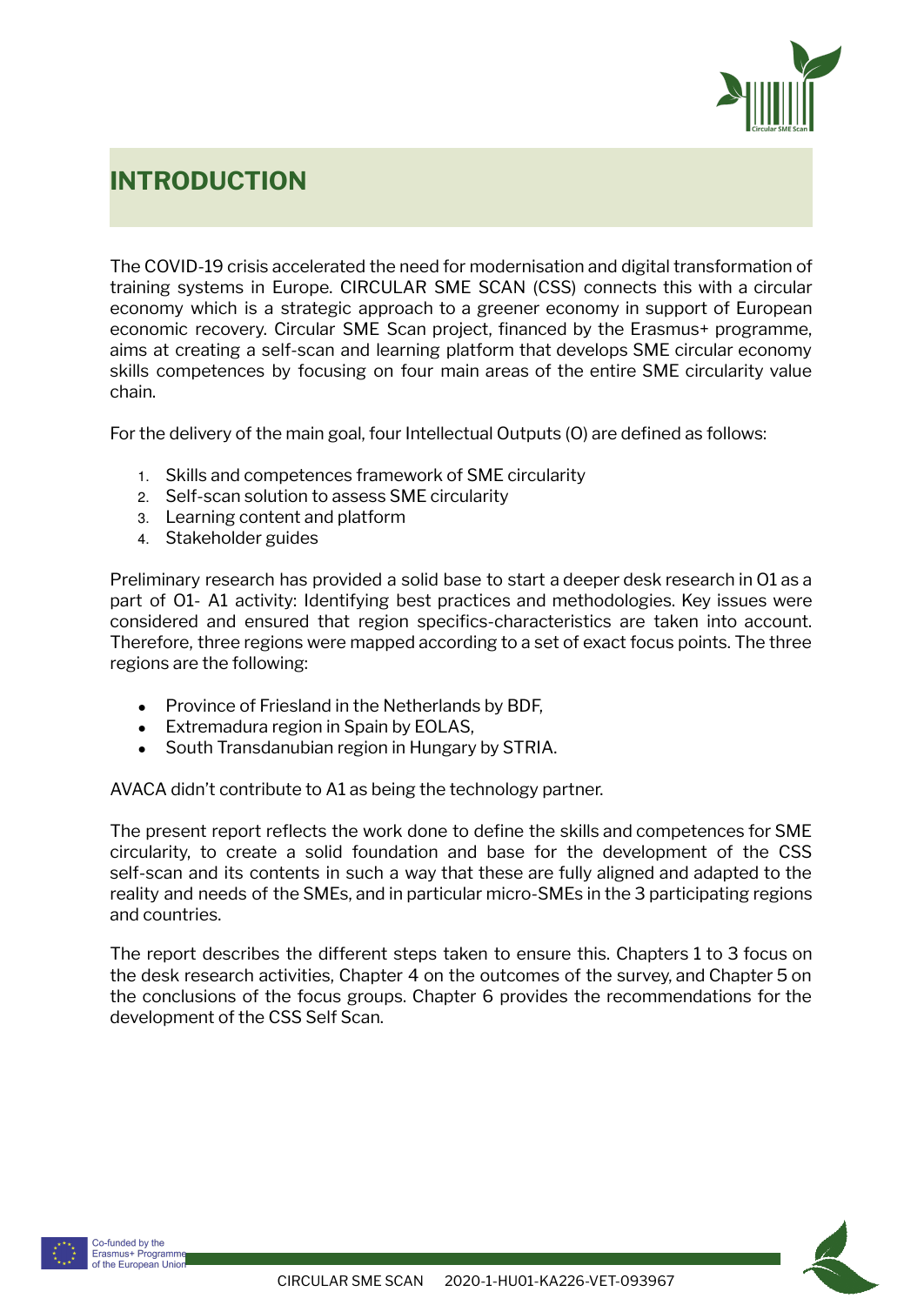

### <span id="page-4-0"></span>**Chapter 1 – The research methodology**

The starting point of the research is based on the informal dialogues with SMEs. Furthermore, to come to the extended report as it is now, we have applied several approaches to retrieve information relevant to set the skills and competence framework for SMEs in a circular environment;

- Desk research
- Surveys
- Best practices
- Focus groups

Starting with the desk research to identify the background of the different regions, followed by surveys of entrepreneurs in the field of sustainability and circularity. The partnership also identified best practices and gathered experts in focus groups, to retrieve the most reliable information and opinions possible. This document will provide the key information about these different approaches and their outcomes, to identify the foundation of the actual self-scan and platform.

All chapters are a summary of the actual outcomes, find more detailed information about the results in the comprehensive reports.

### <span id="page-4-1"></span>**Chapter 2 – Desk research reflections**

The method of the analysis is a form of secondary research, namely desk research. The aim is to extend and to ensure the correct contextualisation for the development of the self-scan and learning materials.

There are basically two types of desk research techniques; internal (involving already existing organisational resources to organise the collected data within an already existing internal database) and external (online desk research, government published data, customer desk research).

This external desk research conducted in the frame of the project mainly consists of online desk research such as publications, studies, government published data on the topic of circularity skills and competences for SMEs. The project partners discussed and agreed on the focus points of the research in the first transnational project meeting based on preliminary data, experience and assessment carried out during preparation.



Co-funded by the Erasmus+ Programme of the European Unior

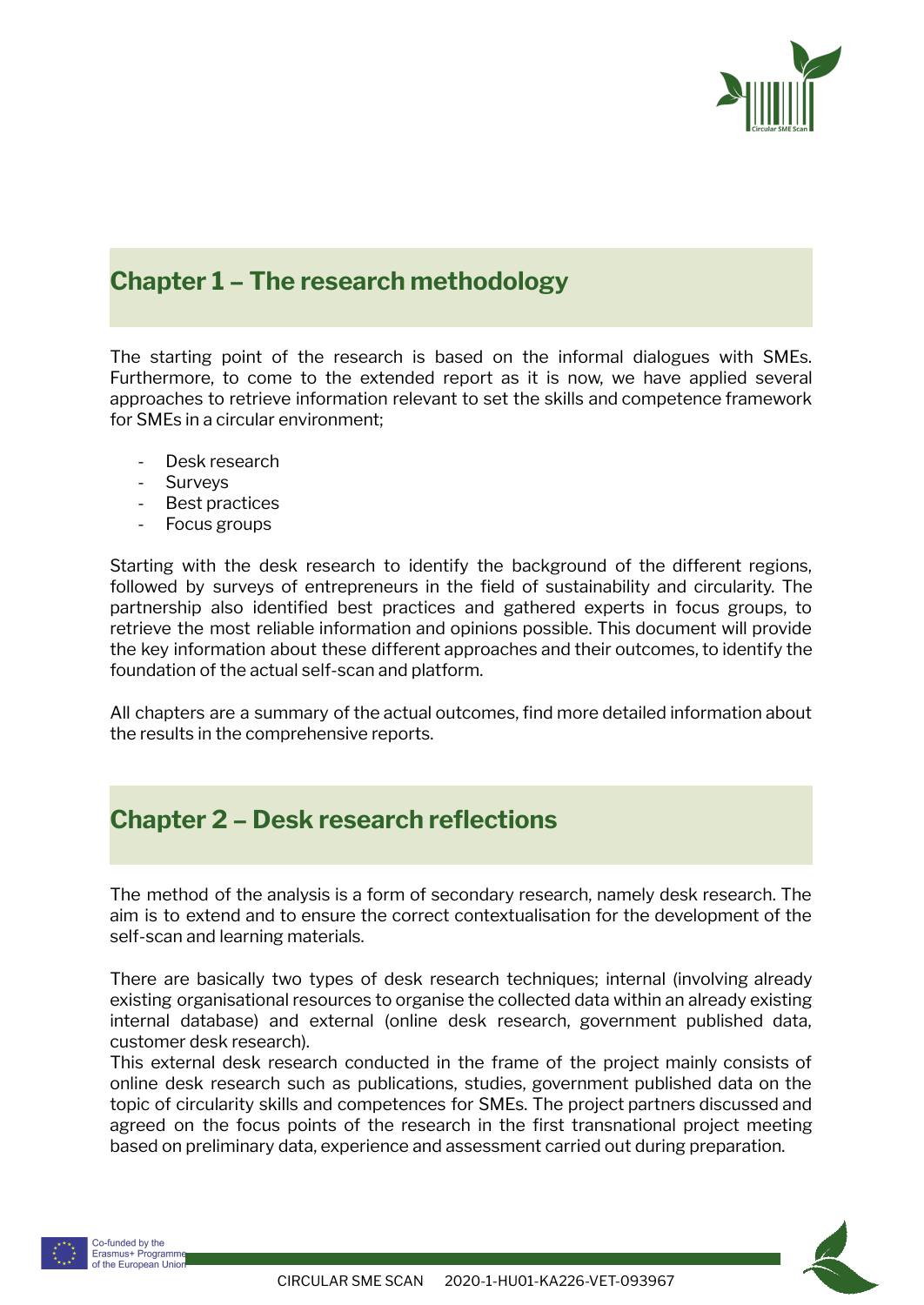

The information collected during the desk research in the chosen regions allows to compare, highlight and asses the similarities and the core issues in the analysed economic environment, which are essential to develop and implement the online platform with the suitable features for the target groups' needs while keeping market demands in mind in order to achieve real long-term impact.

As a base of CSS's desk research, informal dialogues with SMEs from the preparation phase are used which is one of the best ways to extract information. The information that is coming from direct communication with already involved or prospect companies and stakeholders in the topic, is the most accurate and useful data which can be used most effectively in the further process of research.

Besides, the characterisation document provided a theoretical background for this desk research and this can be compared with the three region's findings. The goal is to find the similarities among the regions that will be crucial to implement the online platform and educational materials.

#### *Results*

CSS addresses one of the most actual and pressing issues in Europe's economy. The need for SMEs to become more sustainable, not only in their production processes, but in the procurement and in the products/services they offer themselves, the retail aspects and waste streams. They have a high interest in resolving the challenges and making their business more circular and sustainable, and this contributes to sustaining the impact of the project.

Circular economy as a shaping force on a universal level in the present and in the decades to follow has to address how we manage resources, how we make and use products, and what we do with the materials afterwards.

The circular economy gives us the tools to tackle climate change and biodiversity loss together, while addressing important social needs. For SMEs, the challenge of sustainable transformation is balancing the need to keep business in motion while making changes to reach their sustainability ambitions. The project activities have to reflect on the EU framework, while addressing the issues of the present and give the opportunities to the economic actors to assess their situation, be aware of the obligations they have to fulfil and see potential in them rather than obstacles.

As we saw in the research the most common barriers are the lack of a supporting supply, demand network, lack of capital, lack of structured, long-term government support in addition to the companies not supporting environmental culture and lack of networking.

In order to achieve the facilitation of circularity the following steps are recommended:

For government:

- Promote a circular economy culture,
- Creating the right framework conditions with harmonised definitions, transparent, available information and methods,
- Sharing of best practises through appropriate programmes and platforms,

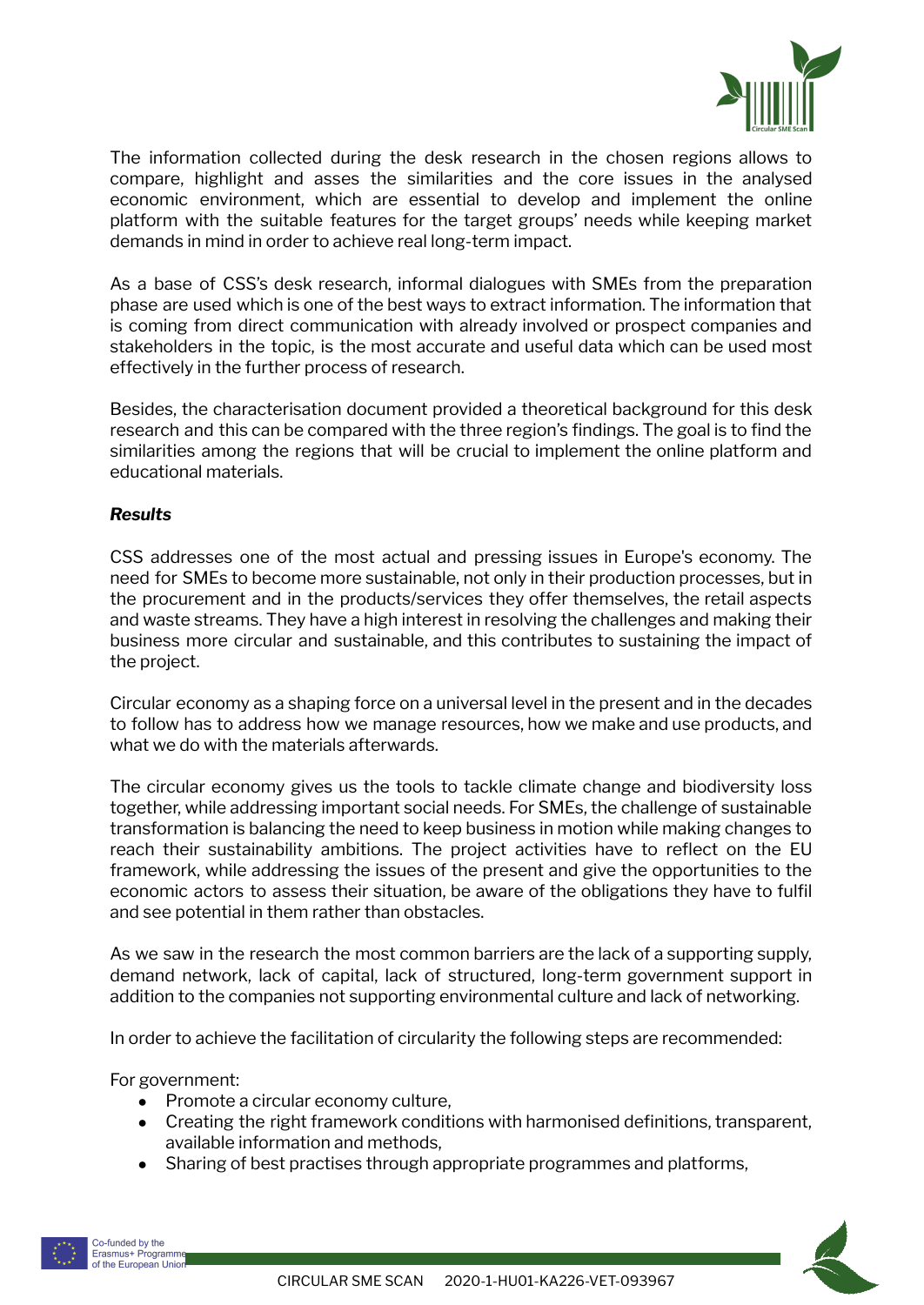

- Enhance responsible consumption through transparent labelling, product information and traceability,
- Emphasise consistency between funding and environmental policy regulations.

For business sector:

- Promote and support the paradigm shift from "waste" to "resource" with various activities,
- Support business resource efficiency through exchange of know-how and best practises,
- Promote Extended Producer Responsibility,
- Facilitate transparent labelling, product information and traceability,
- Promote circular businesses through certifications and awards,
- Foster capacity building for the circular economy with information, training, management,
- Implement Sustainable Public Procurement processes.

Our current, linear way of producing and consuming products is ruining fragile ecosystems, causing the loss of valuable natural resources. The above listed steps and initiatives utilise the potential of the SME sector and leads them to a liveable circular economy model that brings more sustainable solutions where products are in use longer and materials are reused to manufacture new products.

Circular economy is becoming more widespread and receiving increasing support from every aspect. The results also present both differences and common characteristics across the three regions, which are intended to cover the following in particular:

Circular economy is known on national and regional level and its advantages. Although the everyday audience doesn't have accurate information about what it is and what belongs to this model. SMEs are more informed and are more open for new opportunities since the pandemic situation.

Its integration is beneficial in every region, because it reduces the use of raw materials and consumption, increasing employment opportunities, encouraging innovation and growth, reducing pressure on our nature etc.

SMEs can connect to the circular world through improving production processes, Eco-design and procurement processes especially now that the pandemic situation made its methods and long-term effects even more attractive. Production processes can be improved by the introduced special programmes (for example: CIRCO TRACKS), raising awareness, getting more attention for recycling and reusing the materials. Eco-design made its stand, but more grant programmes/ public initiatives should support SMEs on their way to increased circularity. Procurement processes means taking into consideration sustainability and its standards. SMEs need to be aware of the risks in connection with procurements when choosing environment/ climate friendly or circular processes or products that might not be preferential in the current system.

SMEs cover the business forms almost in 100% in Friesland and Extremadura. For that matter, in the Netherlands the freelancer is the most popular form for becoming an entrepreneur. South Transdanubia lagged behind with only 42,5%, although the individual entrepreneurs provide 72% of all business organisations. Around 65% of total employment in Spain and in the Netherlands corresponds to SMEs as long as in Hungary

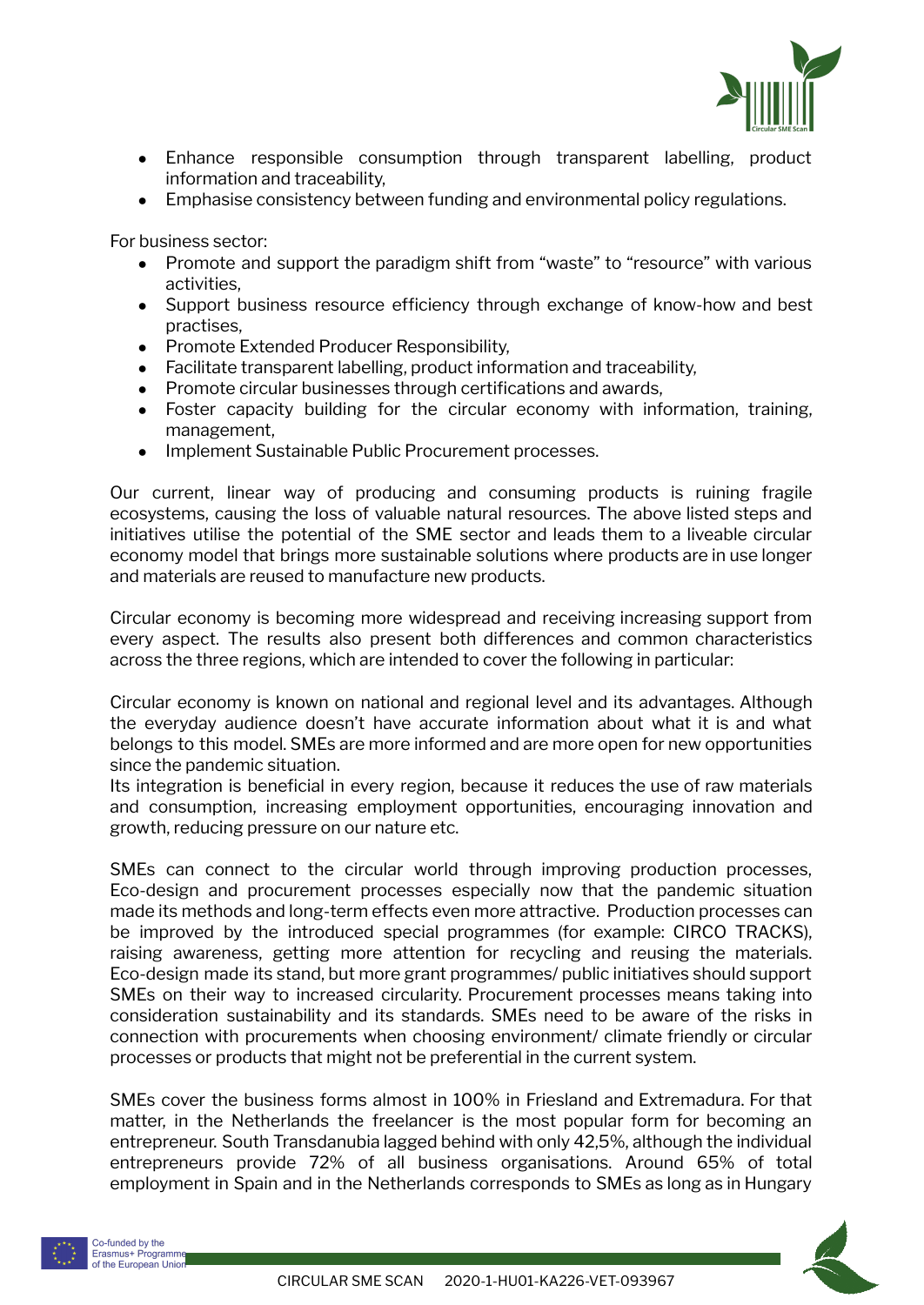

it's less than 27%. The four chosen sectors for the project are manufacturing, agri-food, packaging, retail/commerce and the hospitality in which economic sector they function. Businesses represented the highest number in retail/ commerce then in manufacturing in all three regions. Packaging is negligible. Hospitality is also important in the view that this sector suffered in the greatest degree during the COVID-19.

SMEs can enhance the circularity with industrial cooperation. The most known and used forms are reducing consumption of resources, waste re-evaluation and industrial symbioses. Reverse logistics, functional economy, community sharing seen by SMEs as fewer effective ways of cooperation.

COVID-19 affected the GDP hence the governments handed assistance and financial aids to the SMEs. SMEs struggled in many aspects especially with procurement because of logistic issues and the materials' prices increased. SMEs lost many employees, clients, suppliers and some of them had to close down. The positive side of the pandemic is that new SMEs started their activities. Support programmes offered by public institutions for SMEs are affected through their focus because the COVID-19 transferred the attention from development, circularity to the survival of SMEs.

From another point of view, SMEs and their workers are hard-hit by the present COVID-19 outbreak and related economic downturn. In response to the crisis, governments, employers' and workers' organisations, enterprises, and other social partners are implementing strategies to minimise the negative impacts, supporting business operations. The pandemic highlighted that new and existing SMEs need an easy-to-implement solution so they can change to a more circular model, in which the CSS project helps to accomplish via its platform and educational materials.

## <span id="page-7-0"></span>**Chapter 3 – Mapping best practises**

The desk research allowed us to gain good insight into the current status of the circular economy, in particular among SMEs in the participating regions. It also allowed us to see how the COVID pandemic affected the SME operations in general, and their efforts to become more circular in particular.

It is clear that based upon the desk research it is necessary to drill deeper into key issues such as best practises and methodologies for development of circularity skills-competencies of SMEs, as well as into the views, perceptions and feelings of SMEs in the participating regions about circularity in SME processes of supply-acquisition, operation-production, retail, waste streams and the options to become more circular in these processes.

This chapter highlights the work done with regards to the mapping of best practises and explains how these will be embedded in the further work of the project.

Based upon the methodology and initial stages of the desk research, EOLAS developed a matrix for the recollection of best practices.





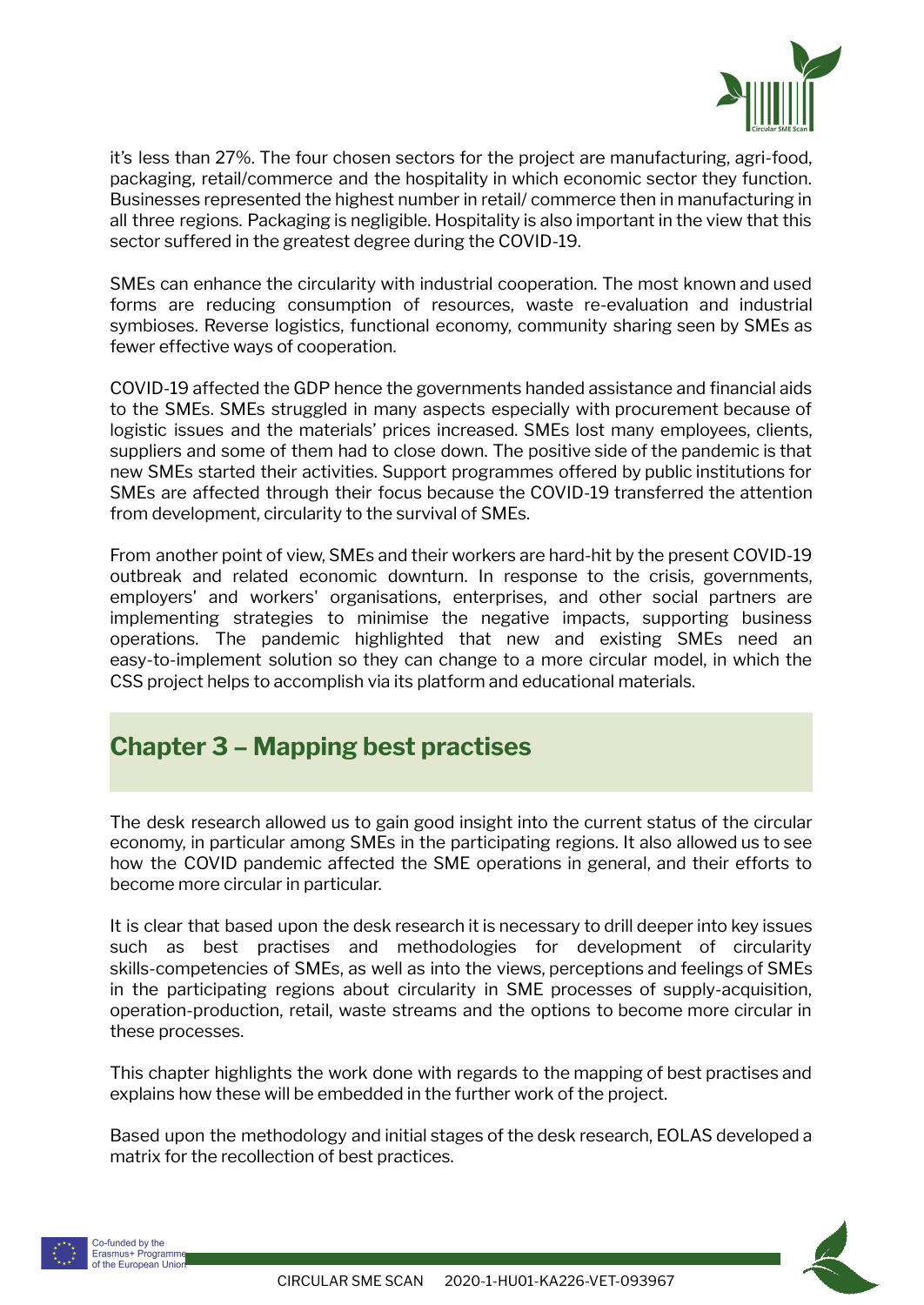

Partners STRIA, BDF and EOLAS during the mapping exercise identified best practises cases which aligned with 1 or more of the circularity options as identified in the desk research, i.e., Life cycle assessment; ECO Design Reverse logistics; Functional economy; Community sharing; Revaluation of waste and Reducing consumption of resources (water, electricity, etc).

For each case they identified the name of the case; a link to a web page or article and included a short description of the case at hand. Apart from marking the circularity options concerned they also indicated whether the case included relevant cooperation with other stakeholders.

Understanding in this sense, relevant cooperation as the implementation of the circularity option or solution would not have been possible without their cooperation and that their role in the implementation has been significant. For instance, a grant from a public body is not considered relevant cooperation, nor is the participation or attendance of a training course.

Overall, a total of 27 practices were identified, 9 in Hungary, 8 in the Netherlands and 10 in Spain.

With regards to the circularity options, the following indicators can be found:

- Life cycle assessment 11 cases;
- ECO Design Reverse logistics 7 cases;
- Reverse logistics 1 case;
- Functional economy 1 case;
- Community sharing 6 cases;
- Revaluation of waste 19 cases;
- Reducing consumption of resources (water, electricity, etc) 15 cases.

*Note: a case which was marked as relevant for more than one circularity option is counted under each of the options selected. This is the reason why the total case studies do not match the sum of the circularity options cases.*

This mapping exercise will be the basis for the selection of those examples and cases which are considered most relevant for the CSS Self Scan, bearing in mind the outcomes of the survey on SME preferences, needs and demands with regards to circularity and with regards to the CSS Self Scan.

Depending on the relevance of the case and the interest of the CSS Self Scan, some cases will be merely included as examples (i.e., short to point examples, which describe in a summarised manner what has been done) or as a case study (more in-depth analysis of the specific situation and solutions and circularity options which were opted for). A template for both the examples and case studies will be developed as part of the O2 activities.

The number of cases indicated above provide a picture of the status of the activity at the end of November 2021. However, the mapping exercise will continue, as more cases might emerge when starting to develop the CSS Self Scan. Partners will agree on a



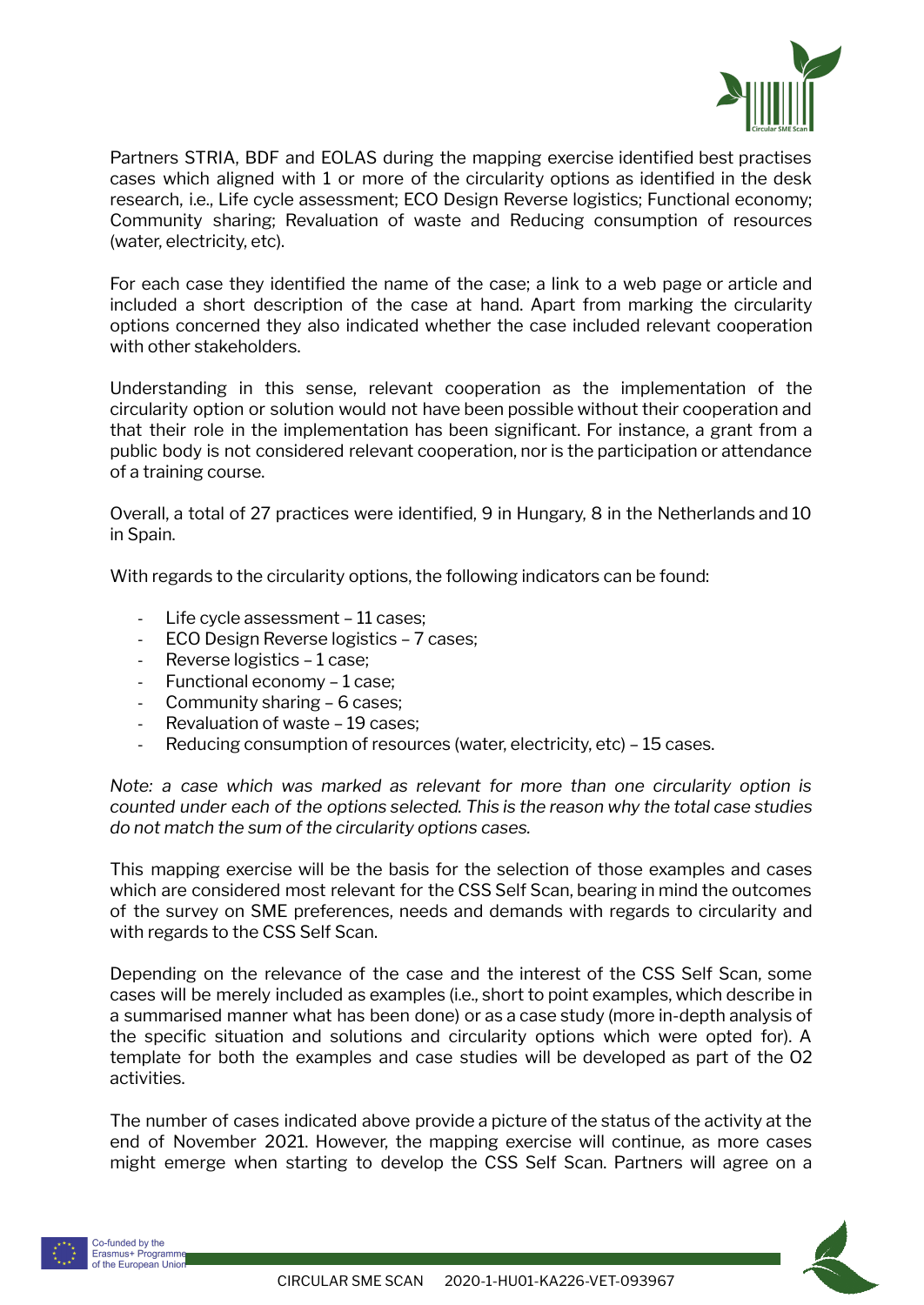

specific date when any additional cases identified will only be included as short examples, as the case studies will require time and resources to be developed.

### <span id="page-9-0"></span>**Chapter 4 – Survey outcomes**

The aim of the questionnaire was to collect information in order to identify best practices and methodologies and assist focus group preparation in Circular SME Scan project regions. The survey targeted small and medium size enterprises (SMEs) that intend to improve their competitiveness through increased circularity and experts of the circularity issues as part of company operation.

The fill outs were received through the internet and summarized the answers in the Excel sheet.

The three partners received 89 responses altogether during the one month. The Dutch partner gathered 30 answers and the Spanish partner delivered 26 responses. The Hungarian partner received 33 replies. The survey results show similarities to the EU level statistics.

The main type of the business is the corporation across the three regions. This is the same compared to the data for the EU, where the businesses' principal form is the company. On the other hand, the size of the organization is mostly micro entrepreneurships which means less than 10 employees/ owners of the company. The main focus should be on micro businesses and try to address to them better the self-scan tool, but bearing in mind other SMEs and stakeholders.

The CSS project emphasized the following four economic sectors: agri-food, retail and commerce, manufacturing and hospitality. From that point of view, SMEs operate in several, even independent from one another, sectors and try to overcome the obstacles that COVID-19 caused. Participants would welcome the sector-specific recommendations, although the received results would require a quite large database for industry specific information as part of the self-scan tool.

SMEs are interested in circular economy topics, specially:

- Eliminating waste and pollution by consciously designing of your products/services,
- Recycling and reusing materials,
- Using renewable energy,
- Composting,
- Cooperation with organizations make promotion on natural production technologies,
- Agricultural production on natural farming technologies.

Some of the respondents apply the mentioned processes and only 28% of them don't use any of these options. They would like to read and hear more about industrial symbiosis, reverse logistics, waste re-evaluation and community sharing. These meet

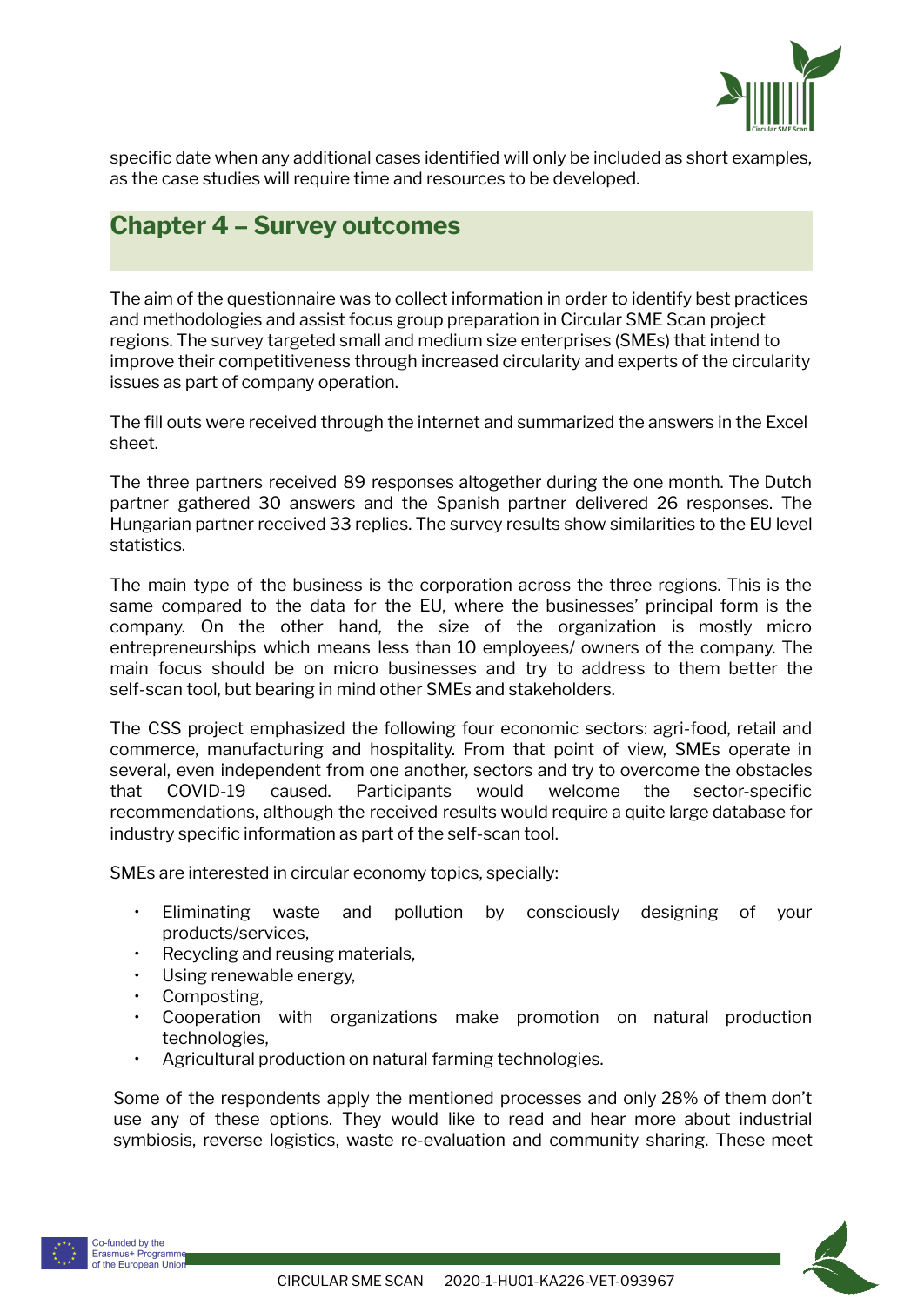

with the European Green Deal, which will improve the well-being and health of citizens and future generations by providing:

- Fresh air, clean water, healthy soil and biodiversity,
- · Renovated, energy efficient buildings,
- · Healthy and affordable food,
- More public transport.
- · Cleaner energy and cutting-edge clean technological innovation,
- Longer lasting products that can be repaired, recycled and reused,
- Future-proof jobs and skills training for the transition,
- Globally competitive and resilient industry.

The SMEs are enquired in learning about the circular economy, because they are concerned about their processes and how to make them sustainable, more circular. Examples and case studies would be beneficial as the learning approach, although rather good practices than case studies. SMEs think that the most popular learning approach would still be the online learning tool and integrated with online workshops.

The respondents are looking for a self-scan tool to know their current environmental impact, as well as to know how to implement the circularity models and methods described in the survey in their companies. They expect practical, quick tips and tricks on the long and short term in everyday language. Furthermore, they are looking for inspiration and examples of other companies who changed their strategies. Others mentioned raising awareness for SMEs, sectoral evaluation and recommendation to reach more SMEs and urge them to use the self-scan tool other than external pressure from the government, partners, suppliers or just because the market competition requires.

The results correspond to the preliminary expectations.

# <span id="page-10-0"></span>**Chapter 5 – Focus groups**

The survey gathered quantitative data about the CSS project target group. The research included focus group interviews as an alternative research technique to gather qualitative data collection to obtain valuable information. In the focus groups, the participants are able to interact, influence, complement each other and together come to a conclusion.

The participants were invited from the project direct and indirect target groups, such as:

Direct target group: SME owners and staff and entrepreneurs interested in improving the competitiveness of their companies through increased circularity Main users of the self-scan, learning content and platform.

Indirect target group: Those with whom the SME owners and staff and entrepreneurs will cooperate to in the process of making their business more circular (NGOs, consultancies, innovation hubs, VET training centres, etc)



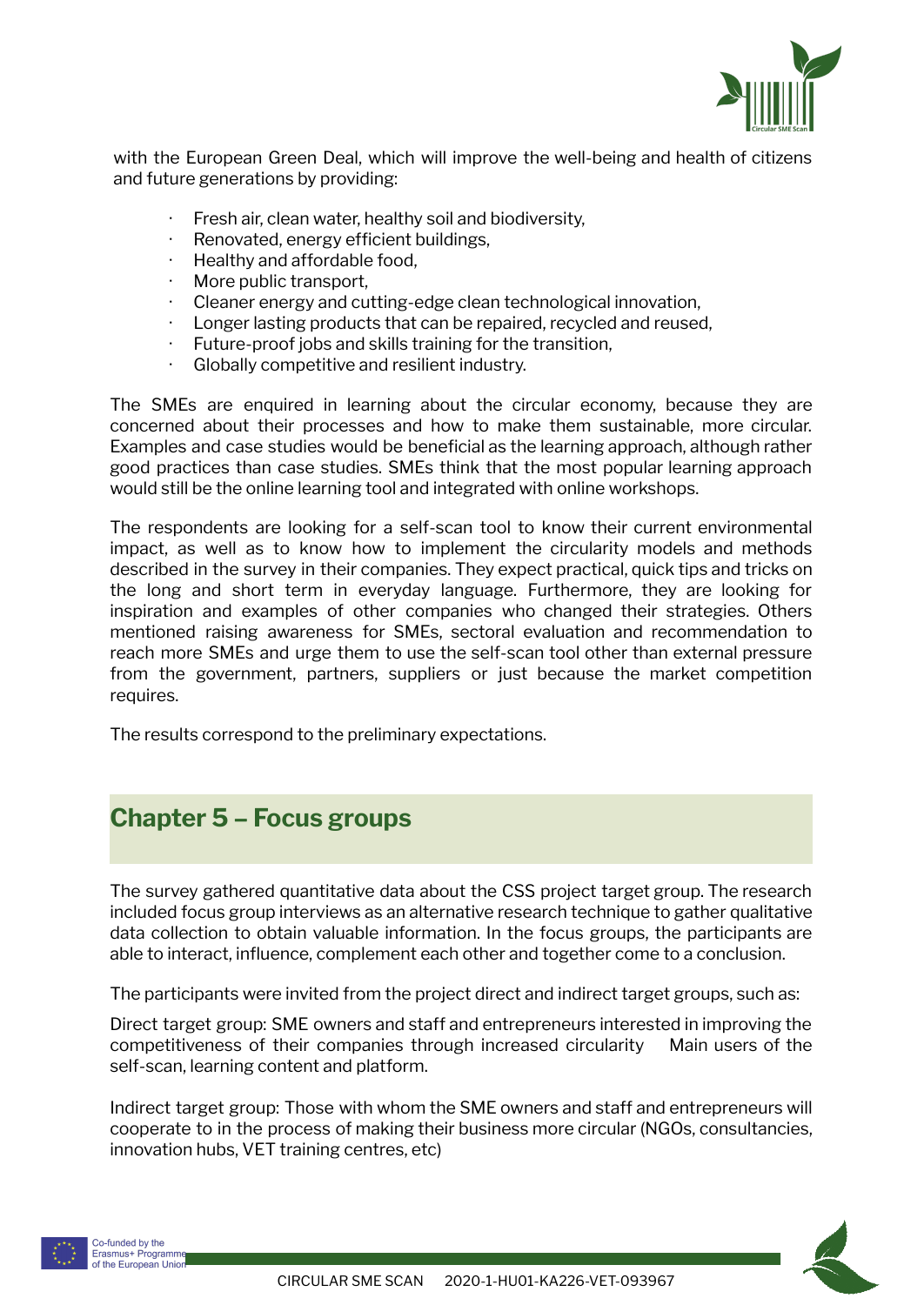

As a precondition, the partners had to ensure that at least half of the participants in the focus group belonged to the direct target group. The main topic of the focus groups was to obtain input on the content of the self-scan, i.e., learning content, target industries and preferred ways of learning.

The three project partners (BDF, EOLAS and STRIA) held 3 focus group interviews in each region with a total of 15 participants. The aim of the focus group was to gather as much as relevant information to create a firm foundation for the other outputs of the CSS project and validate the skill set out in the project.

The interviews were held online due to COVID-19 and health regulations during December 2021 and January 2022. Participants were eager to share their thoughts and ideas. The focus groups were effective and the partnership concluded the following:

In general, there is widespread misinformation about the concept of "circular economy". Some of the SME are already circular but they are not aware of it.

SMEs need to raise their awareness and see the advantages that circularity can bring to their company.

The partnership has to highlight that the self-scan tool as well as the platform will be available in local languages and include local information. The participants were positive, but pointed out that, due to the limitations of a self-diagnostic and its online scope, this tool should be as easy to use as possible, and should not take up too much time.

It is particularly emphasised that this analysis should focus on the business model of the company in question, and not on its particular detailed activities. Some of the participants propose that the results achieved should not only focus on applying new processes and solutions aligned with circular economy practises

SMEs are interested in getting sector specific information and recommendations too. They are curious what type of input they need to provide to get suggestions.

The learning platform must be easy to understand and user-friendly. There should not be a registration required for the materials unless businesses would like to make the self-scan analyses and receive the advice to become circular.

All participants agree on the introduction of successful case studies and best business practises to inspire future changes which is a widely valued resource among participants.

### <span id="page-11-0"></span>**Chapter 6 – Recommendations**

A circular economy aims to maintain the value of products, materials and resources for as long as possible by returning them into the product cycle at the end of their use, while minimising the generation of waste. The fewer products we discard, the less materials we extract, the better for our environment.



Co-funded by the Erasmus+ Programme of the European Unior

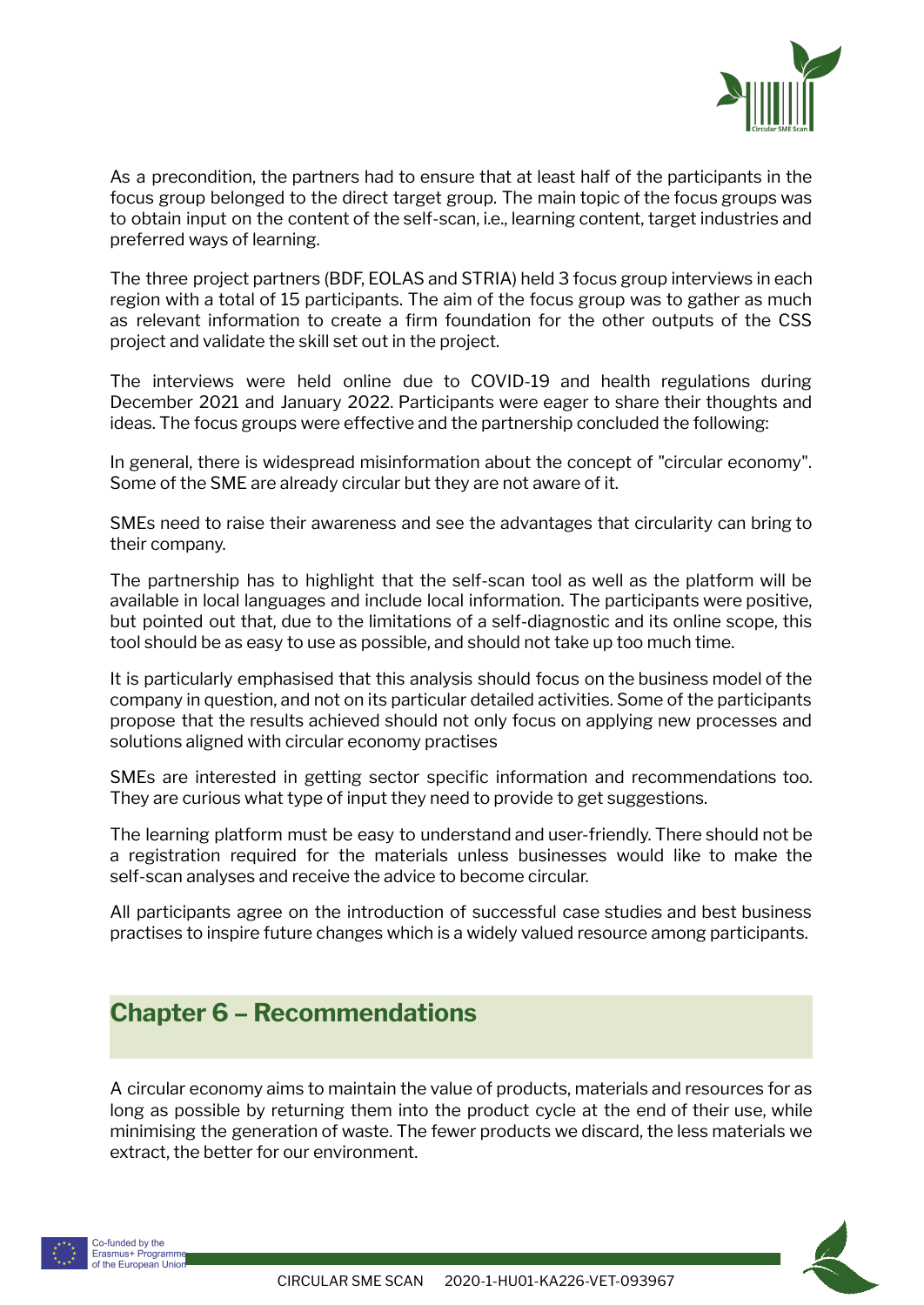

This process starts at the very beginning of a product's lifecycle: smart product design and production processes can help save resources, avoid inefficient waste management and create new business opportunities.

The literature review and the research indicate that SMEs from the three examined regions are in a similar position to most SMEs throughout the globe when it comes to transitioning from the linear economy to the circular economy.

The purpose of the Skills and competences for SME circularity report is to define the baseline for the self- scan tool and platform. Also, it should give a structure for related training content, best practices, case studies and design of the platform.

The complex research which has been carried out consists of desk research, questionnaire, focus groups interviews. Based on the gathered information and data, main findings were identified and described. Taking into account the results, we shall make the following recommendations:

The self-scan tool and platform need to be simple and user-friendly. The language has to be understandable for everyday people. As a start, we need to raise awareness for SMEs and show them the advantages that circularity can bring to their company. We have to highlight that it will be available in local languages and include local information as well. It needs to be fast, straight and provide simple directions and advice.

The platform needs to be attractive and include videos, infographics which can be also implemented and SMEs fall for it.

The learning materials should be brief thoughts, essential lessons. Then SMEs could decide whether they need more details, and want to learn more about, so the company could take a look more in details, theories, books, articles.

The self-scan tool itself will consist of more multiple questions and open-end questions and based on the given answers, advise the SMEs to become more circular.

During the focus groups, the partnership considered more business models which were presented to the focus groups. Based on the participants feedback, the aim of the self-scan based on the Value Hill ([www.circle-economy.nl](http://www.circle-economy.nl/)) business model is as follows:

To start the scan, entrepreneurs should know their processes and activities. This is key to know where to find your opportunities to become more circular. Secondly, entrepreneurs have to map their partners to know if circular opportunities could come from there. These 2 steps are essential to start the circular journey, so these should be integrated in the self-scan in the very beginning.

#### Step 3 "What circular opportunities do you see"

is the main focus of our self-scan. Where are the gains to be made and in which process can it be implemented? What are the short- and long-term wins? We can use the R-strategy in this approach, as per phase different "Rs" can be used. SMEs also welcome this strategy during the research.



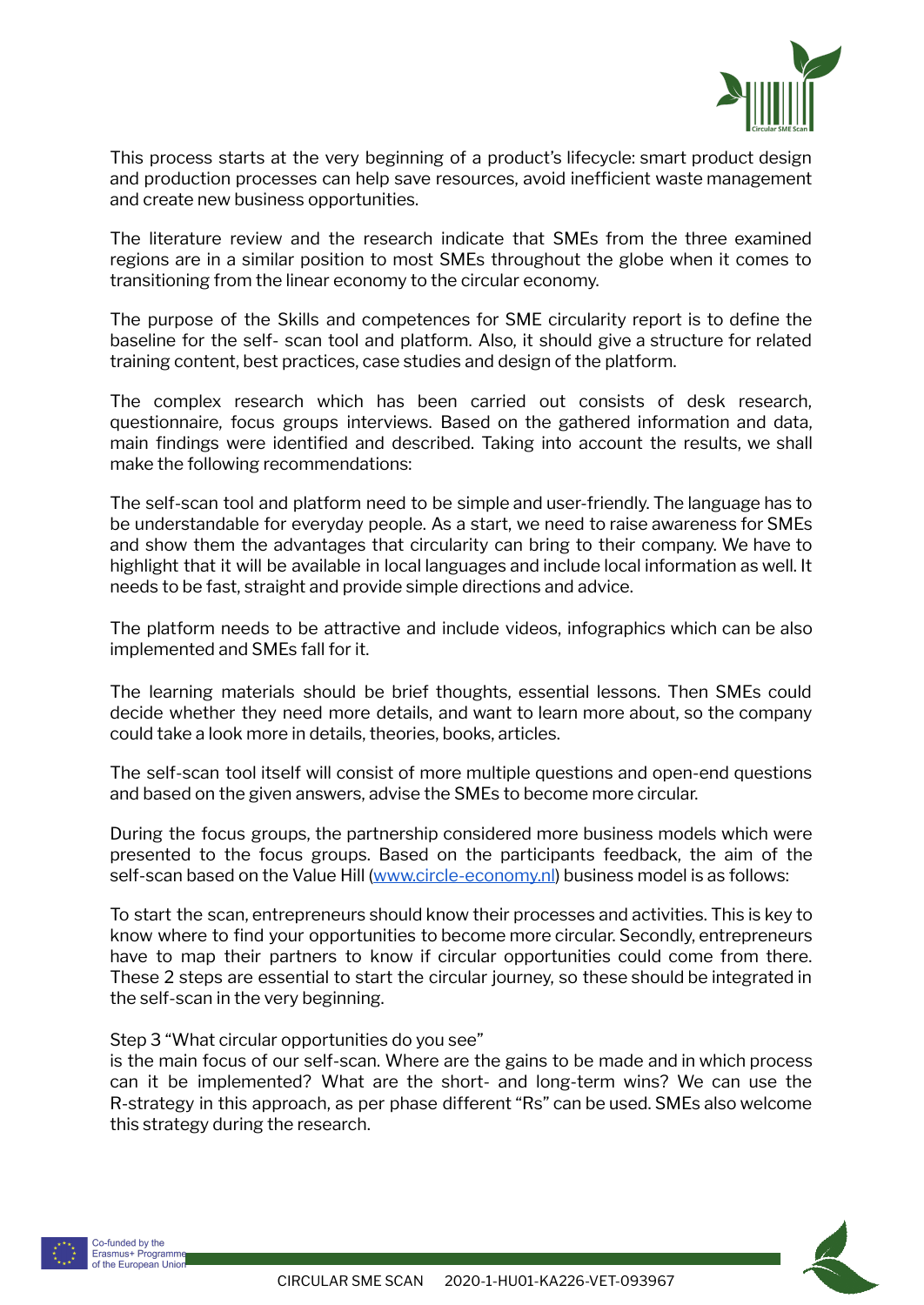

Step 4 might be a step too far for our scan, this can be done by the entrepreneurs themselves or we can link them to external partners who can support them in making a new business model. In our self-scan, we should inspire entrepreneurs and equip them with easy short- and long-term tools to become more circular.

The results of the self-diagnosis should be easy to understand. It is particularly emphasised that this analysis should focus on the business model of the company in question, and not on its particular detailed activities. Some of the participants propose that the results achieved should not only focus on applying new processes and solutions aligned with circular economy practises, but that they should focus in the first instance on resolving internal practices considered as deficient or inadequate to improve and strengthen their internal value chain before launching into new products/services.

All participants agree on the introduction of successful case studies and best business practises to inspire future changes. This is a widely valued resource among participants.

### <span id="page-13-0"></span>**Annex – Characterisation across the regions**

### *Chapter 1. Why is a circular economy beneficial?*

A circular economy is an economic model designed to minimize resource input, as well as waste and emission production. Circular economy aims to reach the maximum efficiency in the use of finite resources, the gradual transition to renewable resources, and recovery of the materials and products at the end of their [useful](https://corporatefinanceinstitute.com/resources/knowledge/accounting/types-depreciation-methods/) life.

Moving towards a more circular economy could deliver benefits such as reducing pressure on the environment, improving the security of the supply of raw materials, increasing competitiveness, stimulating innovation, boosting economic growth (an additional 0.5% of gross domestic product (GDP)), creating jobs ([700,000](https://www.europarl.europa.eu/doceo/document/ENVI-PR-652387_EN.html?redirect) jobs in the EU alone by [2030\)](https://www.europarl.europa.eu/doceo/document/ENVI-PR-652387_EN.html?redirect).

The definition and the benefits of circular economy has a common understanding among all the three regions. Although its meaning is not clear for the ordinary audience. Circular economy usually identified as one of its appearances such as:

- reducing the use of raw materials and consumption (or: keeping products and materials in use),
- the term of "reusing" (refurbishing, remanufacturing, recycling),
- sharing economy (or: community sharing),
- planning the economic processes differently (or: design out waste and pollution),
- circularity is an option only in a case when circularity is economically viable, too.

All regions take into consideration the most significant factors just like geography, legislation, economical structure, when it comes to circular economy. Geographical factors emphasise the significance of physical endowment while the population and agglomeration provide the frame for the necessary access to resources, knowledge and collaboration, as well as accessible and viable markets. The territorial factors, specifically the connectivity infrastructures, state-of-the-art technologies, softer factors like

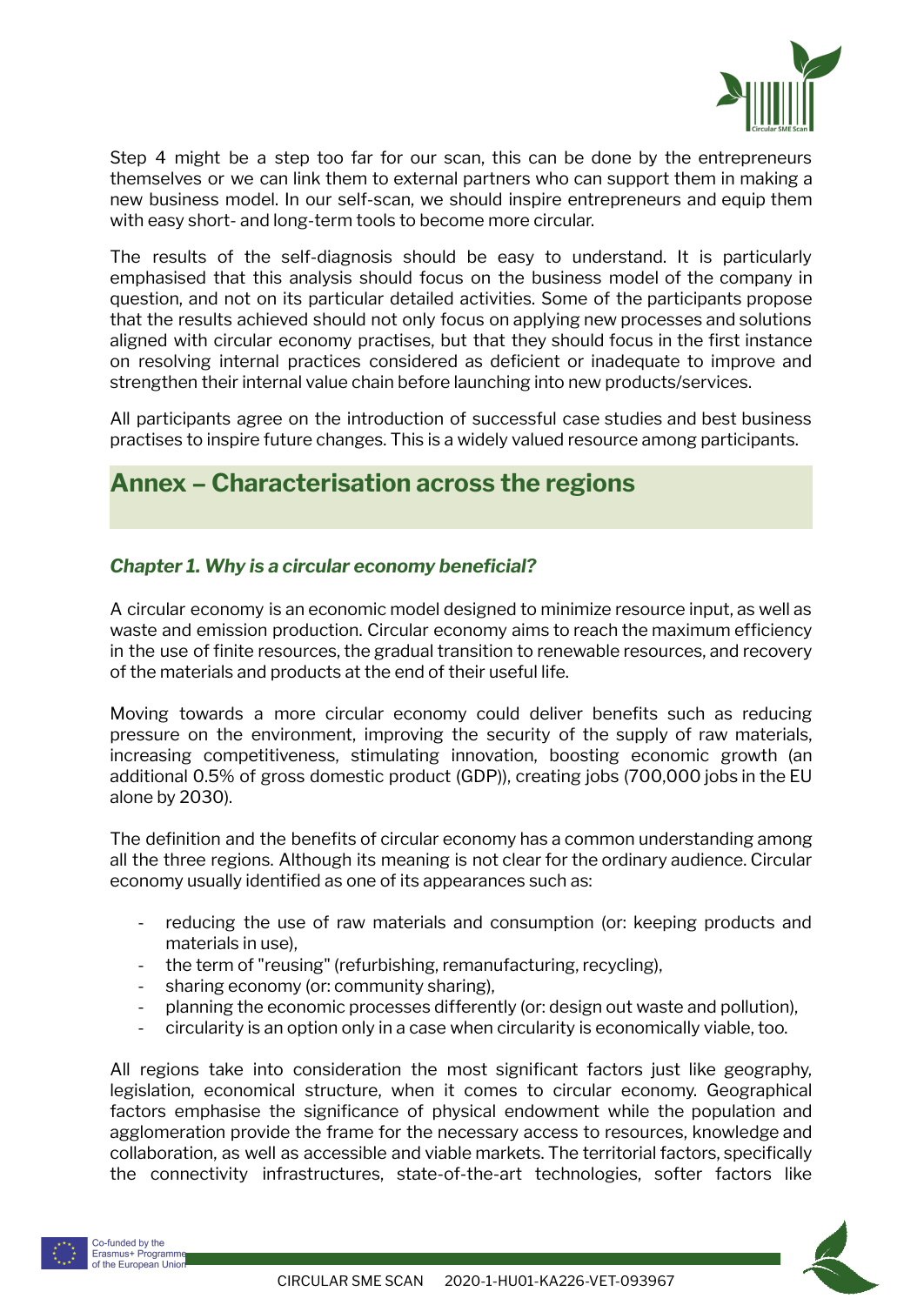

governance and institutional systems, support collaboration among companies and between different actors, as well as among consumers and public institutions give the basic tools for the development of a circular economy model.

All over in the EU, every member states have to face with the climate change, but Extremadura's geographical situation implicates to focus on the climate change and represent a new development approach even better to generate benefits and jobs through investments in new environmental infrastructures, use of clean technologies, renewable energy, products based on biodiversity, sustainable management of chemical products and waste, and the empowerment of green cities, which can happen with circular economy.

The governments cover the circular economy in their strategy on different levels.

Friesland's government adopted the "Strategy of the North" (RIS3), which is an initiative of the European Commission to encourage economic growth and enhance a common focus on region specific targets. The slogan of the Strategy of the North is "the North of the Netherlands: Circular, fortunate and inclusive", which implies a lot about the strategy. Friesland has 3 lines of action when it comes to circular economy "Doing. Learning. Telling" that is shown in specific public policies on circular economy, financing of circular SMEs with budget from the economic department, research activities, transparent economic structure with no dominant company, open communication and cooperation between institutes and local governments.

The Extremadura 2030 strategy developed by the regional government and defined its own meaning such as: "An economy where the value of products and materials is maintained for as long as possible; Waste and resource use are minimised, and resources are conserved within the economy when a product has reached the end of its useful life, so that it can be repeatedly reused and continue to create value." This region fulfils the requirements of Nature 2020, as Extremadura provides a large portion of solar energy in Spain but protects the environment at the same time.

The Hungarian central government focuses in the 2021 Agenda on the following issues: waste management and treatment, development of landfills, and creation of economically viable business models based on the waste produced by households and business units in terms of circular economy. The National Clean Development Strategy of Hungary handles the circular economy as a solution in decarbonisation in order to protect the climate. Almost in parallel, the Circular Economy Platform was established by the initiative of the Business Council for Sustainable Development in Hungary, Embassy of the Netherlands in Hungary and the Ministry for Innovation and Technology. It shows that SMEs want to change and are aware of their needs of action.

The economic structure is another determinant factor for the benefits of a circular economy. In a sense, which economic sectors are worth enhancing the circularity.

It must be mentioned, that these directions are shown in the following sectors in the South Transdanubian region:

- Fashion textile, leather products,
- Construction,
- Food and beverages,

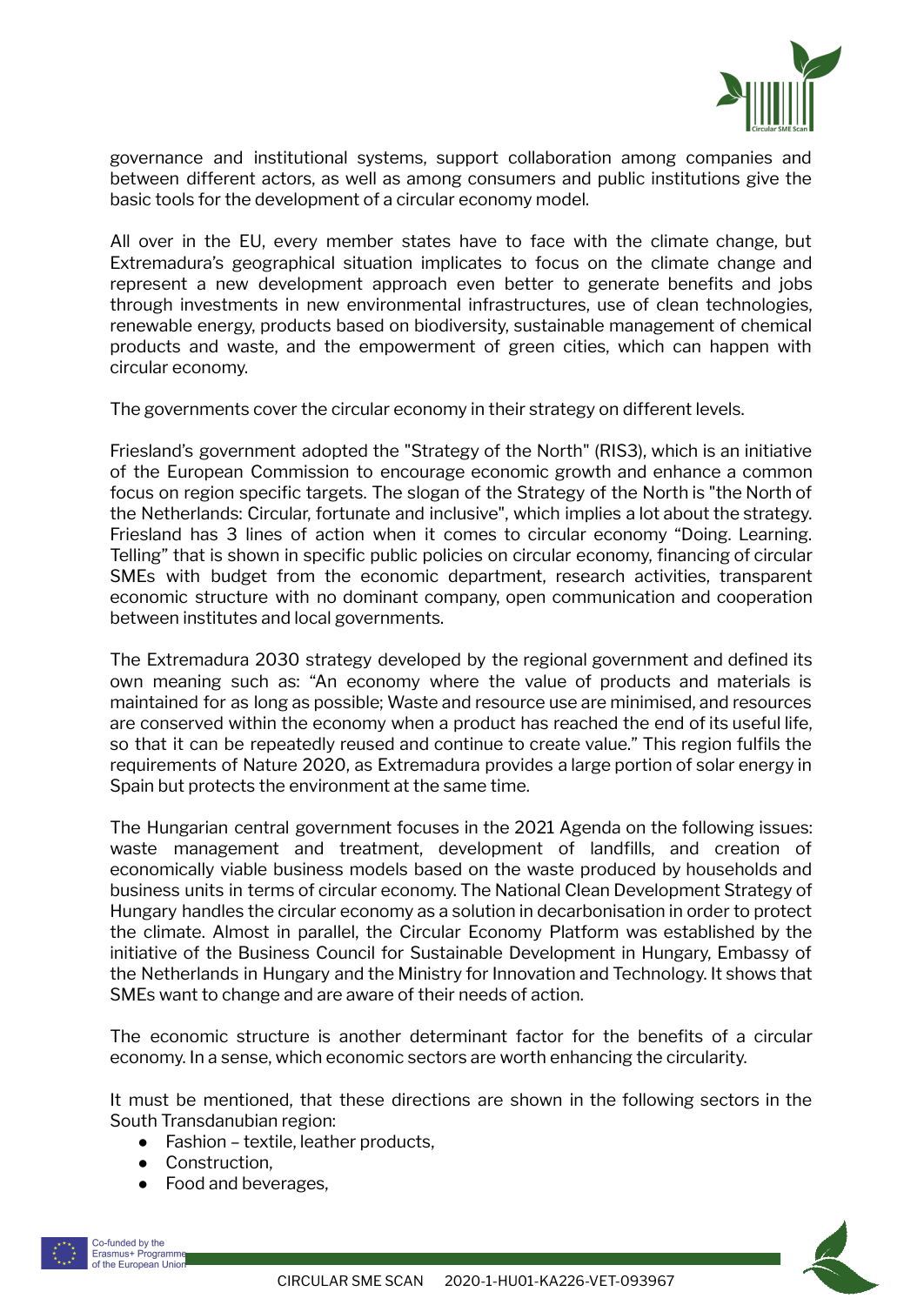

• Machinery / Engineering.

At the same time, Friesland highlight the following sectors:

- Agriculture,
- Plastics,
- Organic waste streams.
- Construction,
- Silted water / salifying agricultural lands.

Most of the sectors listed align with the sectors which have special attention in the CSS project.

Extremadura is the largest provider of solar energy in Spain, which could be extended further in addition to the other relevant industries in the region such as:

- Renewable energy.
- Agri-food,
- ICT,
- Logistics and Transport.

### *Chapter 2. How do your regional SMEs connect to the circular world?*

The circular economy is a model of production and [consumption,](http://www.europarl.europa.eu/RegData/etudes/BRIE/2016/573899/EPRS_BRI%282016%29573899_EN.pdf) which relies on large quantities of cheap, easily accessible materials and energy. The fact that the supply of crucial raw materials is limited, influence their costs as well. We have to pay attention to the use of materials, their costs, their role in the workflow and the effect on the products, services lifecycle.

The CSS project covers three major issues regarding how SMEs can connect to the circular world:

- Improving production processes,
- Eco-design,
- Procurement processes.

The improvement of the production processes is at different levels in the three regions in terms of its development.

The improvement is present just as a need in the South Transdanubian region. Offering the requested amount of recycled raw materials makes the upscaling of the businesses providers/manufacturers necessary so as their supply could meet the market demand, which motivates them to move forward and expand to recycling, reusing etc. which is the consequence of the above mentioned limited raw materials.

In Spain, improving production processes is on the next level. The report "Circular Economy in SMEs in Spain" stands out, presented by the Spanish Chamber of Commerce and MAPFRE, which estimates that the circular economy could generate up to 160,000 jobs in Spain before 2030 if it increases recycling and reduces the cost of production and thus the overall environmental impact.

Most of the SMEs have processes for waste reduction and reduction of resources in the Extremadura.



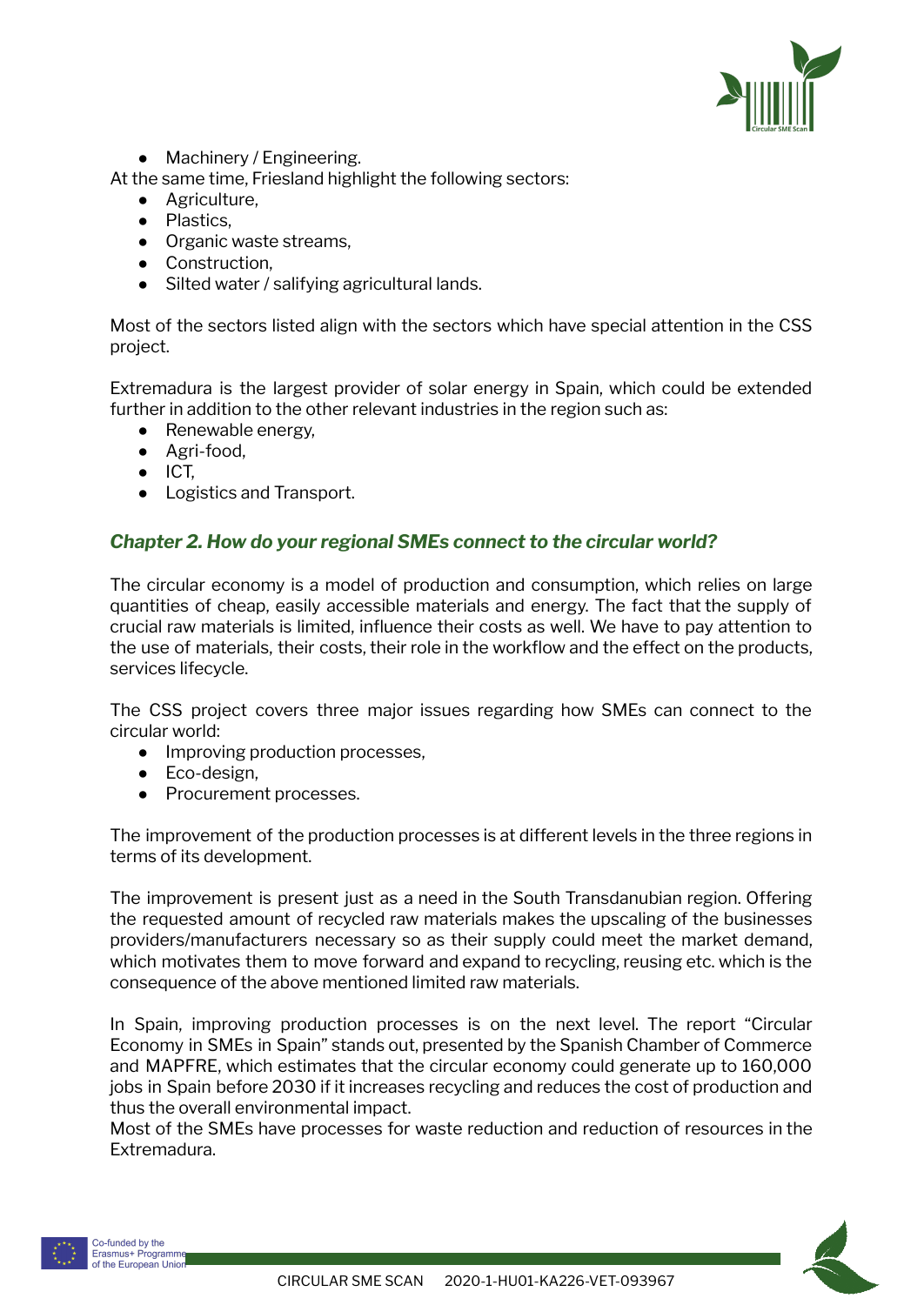

SMEs, who are interested in circularity, have the best support system in Friesland compared to the three regions. They can receive support from experts in the field of innovation and business support to upgrade their business model and implement circularity into their operation. Another opportunity is the Circular Friesland, which is a widen community network. Its goal is to help connect companies, organisations, institutions and contribute to the circular economy. They founded a programme called CIRCO TRACKS for businesses and organizations who want to explore the circular world. At the same time, other organizations also support SMEs towards a more circular business model.

One of the crucial parts of the circular economy business model that creates cross-sectoral effects of SMEs is Eco-design which means designing more sustainable products. That requires a balance between the freedom of designers and the environment-climate requirements to be met. Circular products should be of good quality, durable and repairable. All three regions show similar results, Eco-design is still in its infancy. There are companies which are eco-design based and that is their core business as well, but this doesn't apply to most SMEs. The concept of LCA is gaining ground and becoming increasingly important in Spain, however the adoption is taking place by bigger companies. Although Circular Friesland has to be mentioned again. They offer a programme for housing associations. Furthermore, entrepreneurs who are interested in Eco-design can go to the website of Circular Friesland, where multiple sources are offered to find information on Eco-design.

They have also developed procurement processes which aim to use fully renewable, secondary and/or biodegradable raw materials made from waste or using waste materials.

In this matter, SMEs have to satisfy sustainability criteria (no harm should be made to the environment) by public entities. The risk should be highlighted, if SMEs want to enter into the environmentally friendly or circular market. They have to calculate with a higher production cost and higher price of the products/goods offered in procurements / bidding processes as a consequence to satisfy the circular standards. That is why a cautious approach is advised especially in Hungary, where public tender is widespread.

On the other hand, there is an increasing number of Spanish businesses that also take sustainability into account besides the two main criteria (price, quality) for the selection of providers. Locally produced renewable energy technologies can be the possible solutions for energy dependence at the procurement processes. As Extremadura is the main solar energy provider in Spain, SMEs have the advantage to use this energy for their procurement.

In the Netherlands, SMEs have the opportunity to cooperate with Circular Friesland, if they have any concern in the procurement processes. All Frisian governments support this case by setting up "Frisian Circular Procurement Academy". Where the stakeholders can learn about all stages of circular procurement.

### *Chapter 3. Distribution and presence of SMEs*



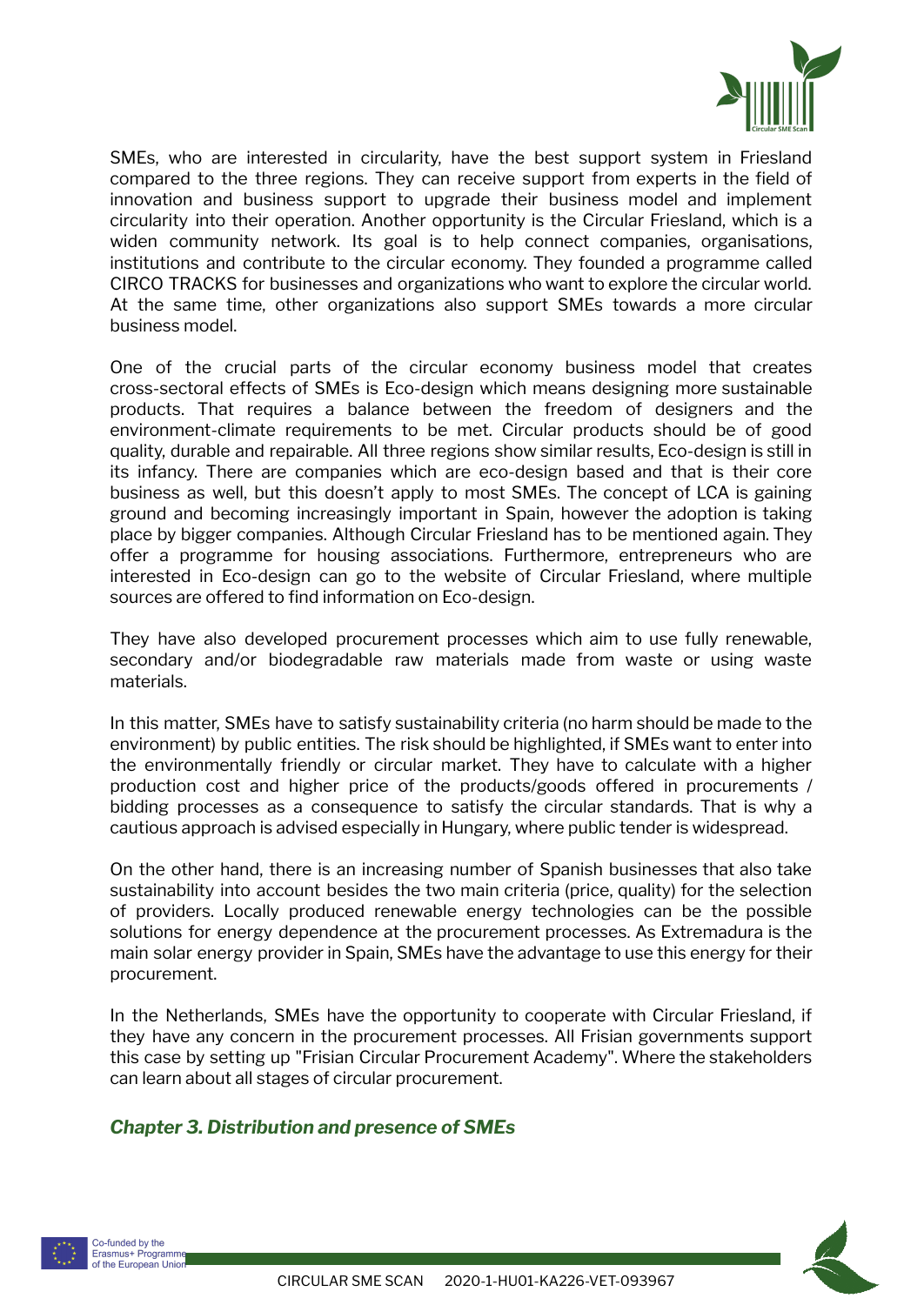

SMEs are the backbone of Europe's economy. They represent 99% of all businesses in the EU. They employ around 100 million people, account for more than half of Europe's GDP and play a key role in adding value in every sector of the economy. SMEs bring innovative solutions to challenges like climate change, resource efficiency and social cohesion and help spread this innovation throughout Europe's regions. They are therefore central to the EU's twin transitions to a sustainable and digital economy. They are essential to Europe's competitiveness and prosperity, industrial ecosystems, economic and technological sovereignty, and resilience to external shocks. However, it is becoming increasingly difficult for SMEs to develop and maintain a competitive advantage.

In the three investigated regions SMEs are also present and significant. They give almost 100% (99,9% and 99%) in terms of the total number of companies in Friesland and Extremadura. In the South Transdanubian region it shows that only 42,8% of the companies belong to SMEs. We must highlight that the Frisian data include the freelancers too, which gives 67,5 % of the SMEs. Friesland produces a similar number (32,5%) as South Transdanubia without the self-employment. Employment is directly proportional by the coverage of the total number of companies.

That's why SMEs employment produced similar results as the total number of companies. The Spanish and Dutch reached 60% and 60,5%, but Hungarian employment is barely higher than 25%. The employment is linked to the sector in which the businesses operate.

CSS Project partners identified the five main sectors: the manufacturing, agri-food, packaging, retail/commerce and the hospitality. Also, the construction sector has a significant part with 13% and 12,7% in Spain and in Hungary, which is worth to note.

First of all, retail and trade should have the biggest emphasis, because it got 19,5% in Extremadura, 17% in South Transdanubia and 12,5% in Friesland. Manufacturing got around 7% in each region, but hospitality got a bigger role with 10% in Spain than in Hungary or in the Netherlands. Agri-food got between 7% to 11% among the studied areas. Packaging is negligible compared to the other economic sectors. It should be mentioned that the service sector covers around 70% in Spain.

### *4. What SMEs can do in your region in favour of enhanced circularity?*

SMEs have many options to increase their circularity, which are described detailed in the characterisation (Please see Final Characterisation Document pp.8.):

- industrial symbiosis,
- reverse logistics,
- functional economy,
- community-sharing,
- waste re-evaluation,
- reducing consumption of resources.

Industrial symbiosis means a kind of matchmaking activity that connects different enterprises and SMEs in a way that the waste / by-product of one enterprise serves as the input for the other one. Industrial symbiosis is easily applicable in the agricultural and agri-food sector. In Spain this option could be hard to implement in the service sector. On the other hand, in Hungary a national level initiative assists the industrial symbiosis, it is



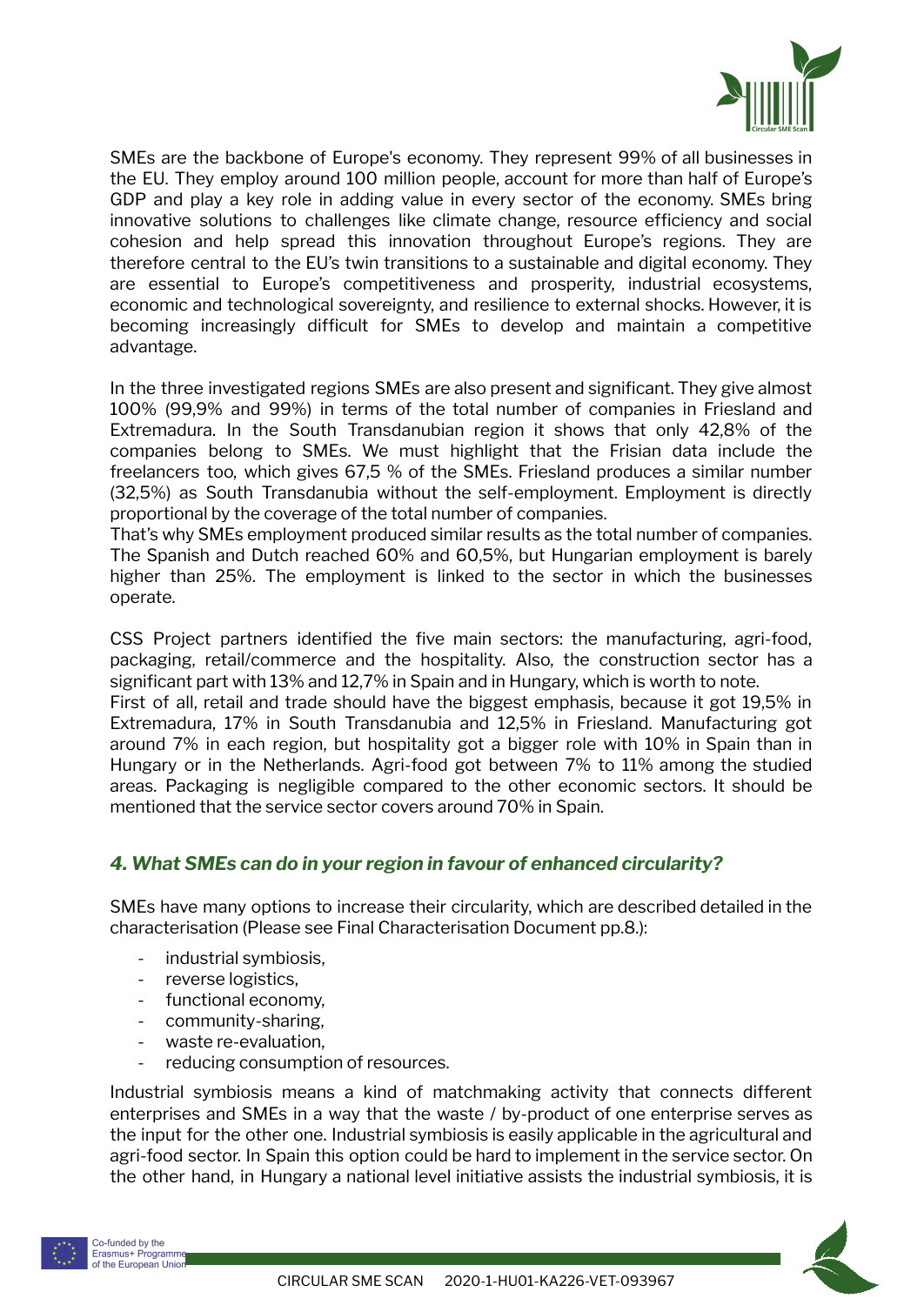

called NISP, "Nemzeti Ipari Szimbiózis Program" (National Industrial Symbiosis Programme). The NISP has a focus on responsible company / enterprise management, greening of offices, raw material saving production, environment conscious management, life cycle analysis.

Reverse logistics is widely applied at large enterprises and corporations. In the construction sector, there are companies which use recoverable materials. Although SMEs do not automatically apply reverse logistics, with the exception of the ones that usually operate in the wholesale and retail sector. Another option is to team up with each other to provide for the critical size that makes operating such functions in an economically feasible way.

Functional economy is not common in the three regions. It requires the application of a different business model at SMEs and the expectations are that the opportunities are more in the B2B sector, then in the B2C, which are significant for SMEs when they take into consideration their opportunities.

Community sharing has an issue, that's why it is less widely used. The sharing of specific products or goods can only be done whenever one of the parties does not need it for sure at a certain point in time, not being able to have access to a shared good at a time when one needs it generates a risk for the businesses. When it comes to public transport, it is extended. Just think about renting e-bikes, scooters or cars. Other than that, the same problem, not everyone has access at the same time.

Waste re-evaluation is a great new model, which requires a change of thinking at SMEs. Across the regions this gains ground and businesses see as a feasible idea. More and more companies make their vote beside waste re-evaluation, especially recycling and reusing.

Reducing consumption of resources is an evident goal, because the higher consumed resources bring higher costs as well. Furthermore, the resources are limited. SMEs are able to decrease their need for raw materials and resources. But they also must find an alternative to replace or change these. They have to keep in mind their processes or any alternatives.

The Friesland region doesn't have a specific programme in the field of industrial symbiosis, reverse logistics, functional economy, community-sharing, waste re-evaluation and reducing consumption of resources yet, but again, Circular Friesland is able to advise SMEs in the field of circular economy or any related issues and encourage SMEs to use circularity in their current business strategy. In many cases this support means a greater help than any other programme. The willingness to help change and motivate SMEs.

### **Chapter 5. The COVID-19 and your regional circularity processes**

● COVID-19 relevant regional context/background



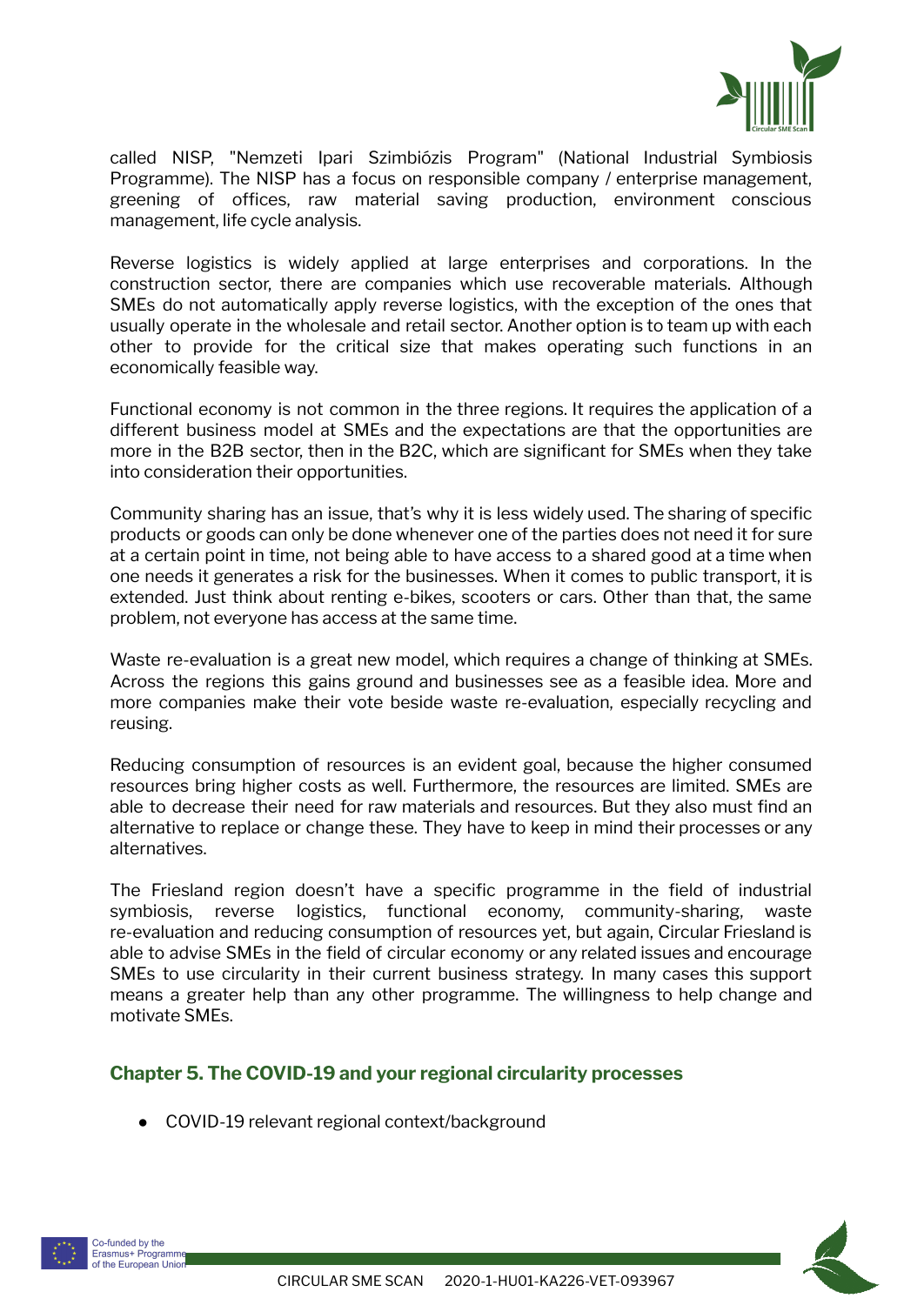

The pandemic situation caused GDP to drop regardless of the regions. Whole Europe suffered from the strict regulations and recommendations by the EU. The European Parliament handed out recommendations to keep distance, work from home, wear masks etc. At the national level, the governments decided to close their country in many cases and use more severe regulations. All these events affected SMEs operations and threatened their everyday life. The governments tried to compensate the SMEs by the allowed salaries, wages and fixed costs to be paid. The aim of these measures was to prevent redundancies, bankruptcies and big financial problems. It looks like it was just expelled for a later period.

● COVID-19 impact on the regional SMEs & target groups

As a result of the COVID-19 crises, many people lost their job and had to find another. Many of them tried to establish new SMEs in the three regions. The number of starters increased in the second half of 2020. The strict regulations gave no choice to many SMEs, but to close down especially hospitality, leisure, personal care. The service sector suffered the greatest loss, till then the agri-food and agricultural sector affected just a little. The construction and building sector involved at first, later on it could come over the pandemic damages. Due to the struggle in logistics almost every price rose and there's been shortage in many products, raw materials etc. in retail and commerce.

● Support programmes of public institutions for SMEs affected by COVID

At regional level, public institutions offered several programmes and grant opportunities in Friesland region and Extremadura region. Some of the programmes are national level, but managed by the regional governments. At regional level, the lack of support programmes in the South Transdanubian region is because of the lack of financial resources. At national level the governments managed several grants and different funds, recovery packages. The main aim of these measures was to help survive the situation, but not move forward and develop, become circular.

# <span id="page-19-0"></span>**Sources of information**

Source used for the elaboration of the aggregated report are:

[http://aei.pitt.edu/12383/1/20100114122130\\_Eipascope\\_2009\\_2\\_Article3.pdf](http://aei.pitt.edu/12383/1/20100114122130_Eipascope_2009_2_Article3.pdf)

[http://ias.jak.ppke.hu/hir/ias/20194sz/10\\_BartaGyurkoB\\_IAS\\_2019\\_4.pdf](http://ias.jak.ppke.hu/hir/ias/20194sz/10_BartaGyurkoB_IAS_2019_4.pdf)

[http://www.hermanottointezet.hu/sites/default/files/hozd%20magad%20korforgasba\\_te](http://www.hermanottointezet.hu/sites/default/files/hozd%20magad%20korforgasba_teljes.pdf) [ljes.pdf](http://www.hermanottointezet.hu/sites/default/files/hozd%20magad%20korforgasba_teljes.pdf)

[http://www.hermanottointezet.hu/sites/default/files/hozd%20magad%20korforgasba\\_te](http://www.hermanottointezet.hu/sites/default/files/hozd%20magad%20korforgasba_teljes.pdf) [ljes.pdfh](http://www.hermanottointezet.hu/sites/default/files/hozd%20magad%20korforgasba_teljes.pdf)ttps://www.europarl.europa.eu/news/en/headlines/economy/20151201STO056 03/circular-economy-definition-importance-and-benefits

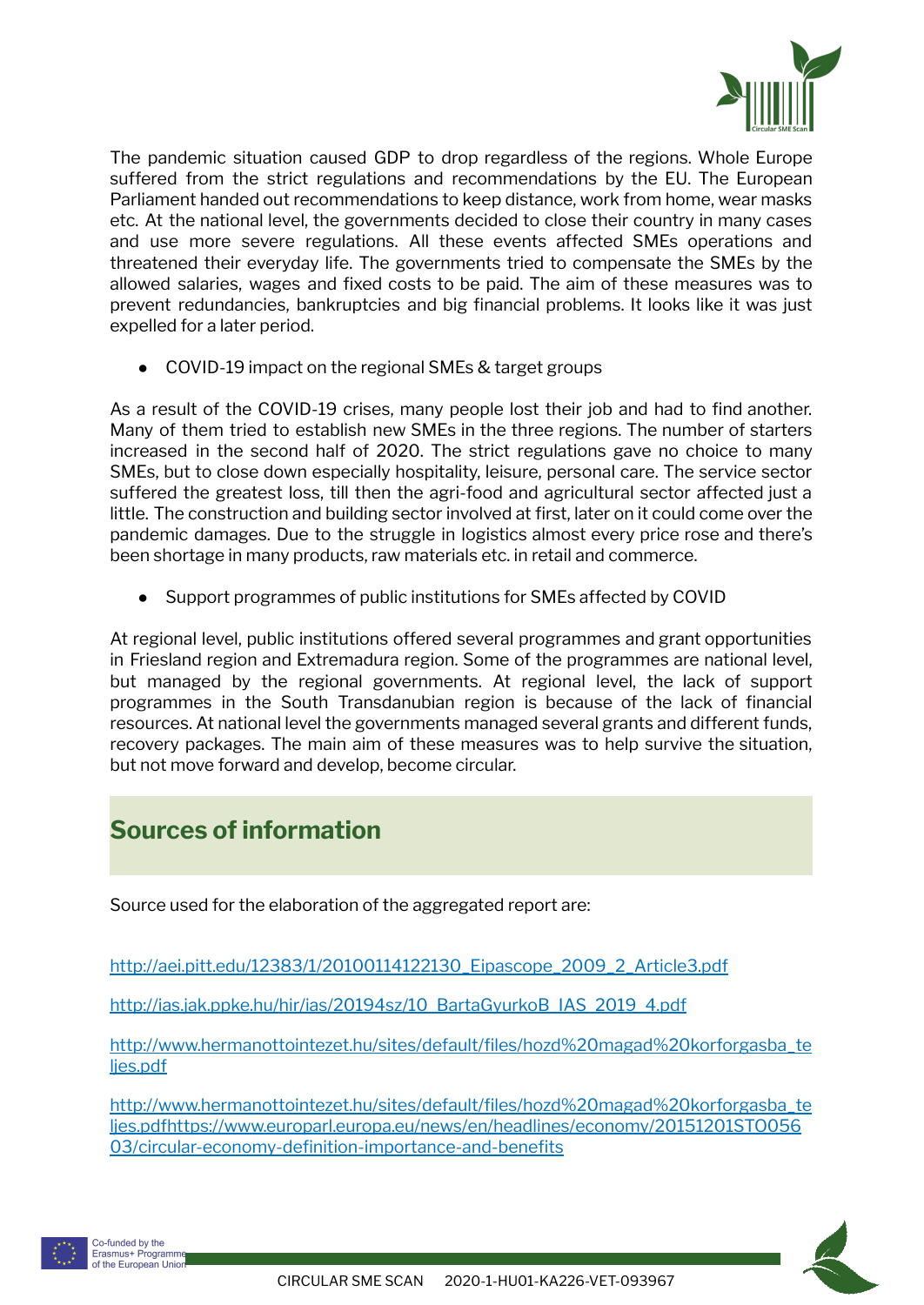

<https://akjournals.com/view/journals/446/17/1/article-p101.xml>

[https://bcsdh.hu/wpcontent/uploads/2020/01/KorforgasosGazdasagPlatform\\_2019\\_HU](https://bcsdh.hu/wpcontent/uploads/2020/01/KorforgasosGazdasagPlatform_2019_HUN_final_final.pdf) N final final.pdf

<https://circulairfriesland.frl/circulair-ontwerpen/>

[https://corporatefinanceinstitute.com/resources/knowledge/economics/circular-econom](https://corporatefinanceinstitute.com/resources/knowledge/economics/circular-economy/) [y/](https://corporatefinanceinstitute.com/resources/knowledge/economics/circular-economy/)

[https://designforsustainability.medium.com/circular-economy-101-designing-regeneratio](https://designforsustainability.medium.com/circular-economy-101-designing-regeneration-into-the-system-585c912e0886) [n-into-the-system-585c912e0886](https://designforsustainability.medium.com/circular-economy-101-designing-regeneration-into-the-system-585c912e0886)

[https://ec.europa.eu/clima/sites/lts/lts\\_hu\\_hu.pdf](https://ec.europa.eu/clima/sites/lts/lts_hu_hu.pdf)

[https://ec.europa.eu/environment/strategy/circular-economy-action-plan\\_en](https://ec.europa.eu/environment/strategy/circular-economy-action-plan_en)

[https://ec.europa.eu/environment/topics/circular-economy/first-circular-economy-action](https://ec.europa.eu/environment/topics/circular-economy/first-circular-economy-action-plan_en) [-plan\\_en](https://ec.europa.eu/environment/topics/circular-economy/first-circular-economy-action-plan_en)

<https://ec.europa.eu/eurostat/web/circular-economy/overview>

https://ec.europa.eu/growth/smes\_en

[https://ec.europa.eu/info/strategy/priorities-2019-2024/european-green-deal\\_en#the](https://ec.europa.eu/info/strategy/priorities-2019-2024/european-green-deal_en#thebenefitsoftheeuropeangreendeal) benefits of the [european](https://ec.europa.eu/info/strategy/priorities-2019-2024/european-green-deal_en#thebenefitsoftheeuropeangreendeal) green deal

<https://fissacproject.eu/hu/mi-is-az-ipari-szimbiozis/>

<https://friesland.databank.nl/Jive/Report?id=4>

<https://friesland.databank.nl/report/Wurkgelegenheid%20Frysl%C3%A2n%202019.pdf>

[https://g7.hu/adat/20210528/a-magyarok-85-szazaleka-nem-ismeri-azt-a-gazdasagi-m](https://g7.hu/adat/20210528/a-magyarok-85-szazaleka-nem-ismeri-azt-a-gazdasagi-modellt-amely-fele-a-kormany-elindult/) [odellt-amely-fele-a-kormany-elindult/](https://g7.hu/adat/20210528/a-magyarok-85-szazaleka-nem-ismeri-azt-a-gazdasagi-modellt-amely-fele-a-kormany-elindult/)

[https://ifka.hu/hu/article/green\\_economy/projects/432](https://ifka.hu/hu/article/green_economy/projects/432)

[https://pbkik.hu/2020/05/19/hirek/korforgasos-gazdasag-es-megis-forog/?cn-reloaded](https://pbkik.hu/2020/05/19/hirek/korforgasos-gazdasag-es-megis-forog/?cn-reloaded=1)  $\equiv$   $\perp$ 

[https://pbkik.hu/2020/05/19/hirek/korforgasos-gazdasag-es-megis-forog/?cn-reloaded](https://pbkik.hu/2020/05/19/hirek/korforgasos-gazdasag-es-megis-forog/?cn-reloaded=1)  $=1$ 

<https://statinfo.ksh.hu/Statinfo/haViewer.jsp>

<https://www.ellenmacarthurfoundation.org/explore/the-circular-economy-in-detail>

[https://www.europarl.europa.eu/news/en/headlines/economy/20151201STO05603/circu](https://www.europarl.europa.eu/news/en/headlines/economy/20151201STO05603/circular-economy-definition-importance-and-benefits) [lar-economy-definition-importance-and-benefits](https://www.europarl.europa.eu/news/en/headlines/economy/20151201STO05603/circular-economy-definition-importance-and-benefits)